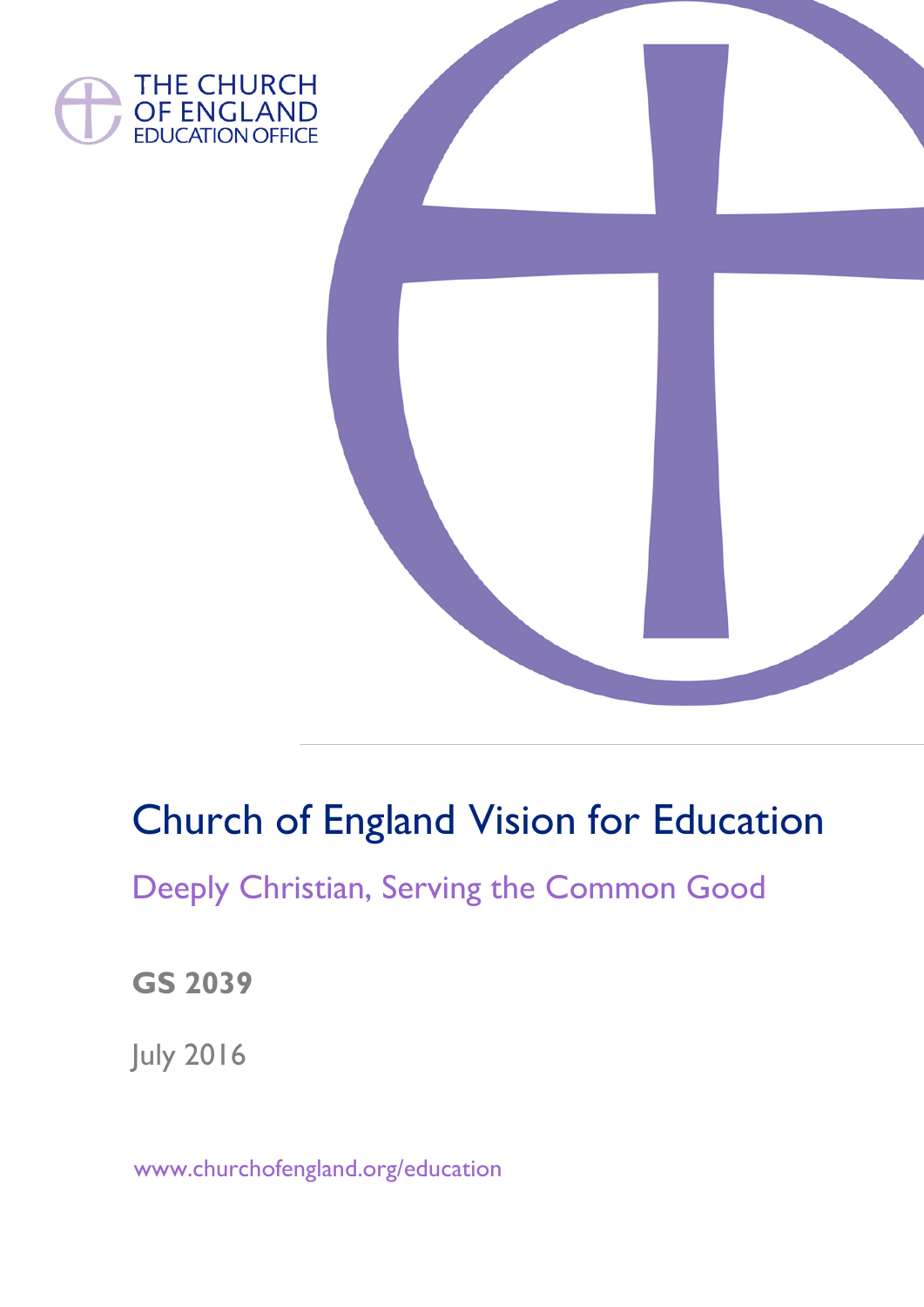

# Table of contents

| $\mathbf{L}$ |  |
|--------------|--|
| 2.           |  |
| 3.           |  |
| 4.           |  |
| 5.           |  |
| 6.           |  |
| 7.           |  |
|              |  |
|              |  |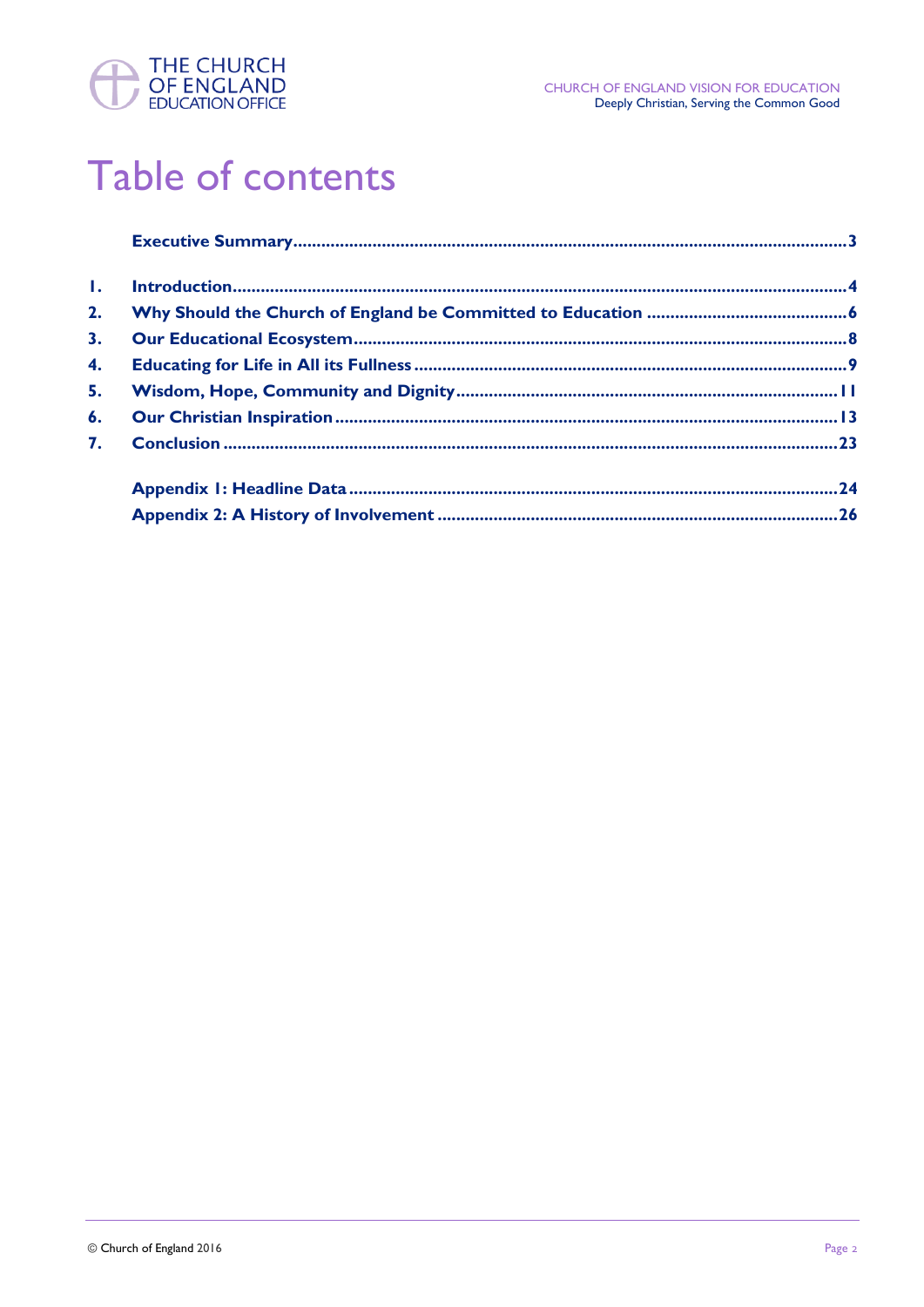

### Executive Summary

There are fundamental reasons, rooted in the Bible, which have motivated centuries of Christian involvement in schooling in this country and around the world. The God of all creation is concerned with everything related to education.

This is a fresh articulation of the Church of England's vision for education as we meet the challenges and take the opportunities offered by the present situation. It is not simply for Church schools but, recognising the Church of England's involvement in education over many centuries, seeks to promote educational excellence everywhere, for everyone. In Church schools the deeply Christian foundation for this vision will be seen explicitly in teaching and learning both in RE and across the curriculum, and also in the authentically Christian worship and ethos of those schools. In other schools which are not rooted in an explicit Christian ethos, our vision for education can still be expressed and promoted as one of human flourishing that can inspire what the school is and does.

The vision is deeply Christian, with the promise by Jesus of 'life in all its fullness' at its heart. It encompasses schools, colleges, further and higher education, but in this initial articulation our focus is on schools; other work will follow relating more specifically to colleges and universities.

Our vision embraces the spiritual, physical, intellectual, emotional, moral and social development of children and young people. We offer a vision of human flourishing for all, one that embraces excellence and academic rigour, but sets them in a wider framework. This is worked out theologically and educationally through four basic elements which permeate our vision for education:

- Wisdom
- Hope
- **Community**
- **Dignity**

The vision, in line with the Church of England's role as the established Church, is for the common good of the whole human community and its environment, whether national, regional or local. It is hospitable to diversity, respects freedom of religion and belief, and encourages others to contribute from the depths of their own traditions and understandings. It invites collaboration, alliances, negotiation of differences, and the forming of new settlements in order to serve the flourishing of a healthily plural society and democracy, together with a healthily plural educational system.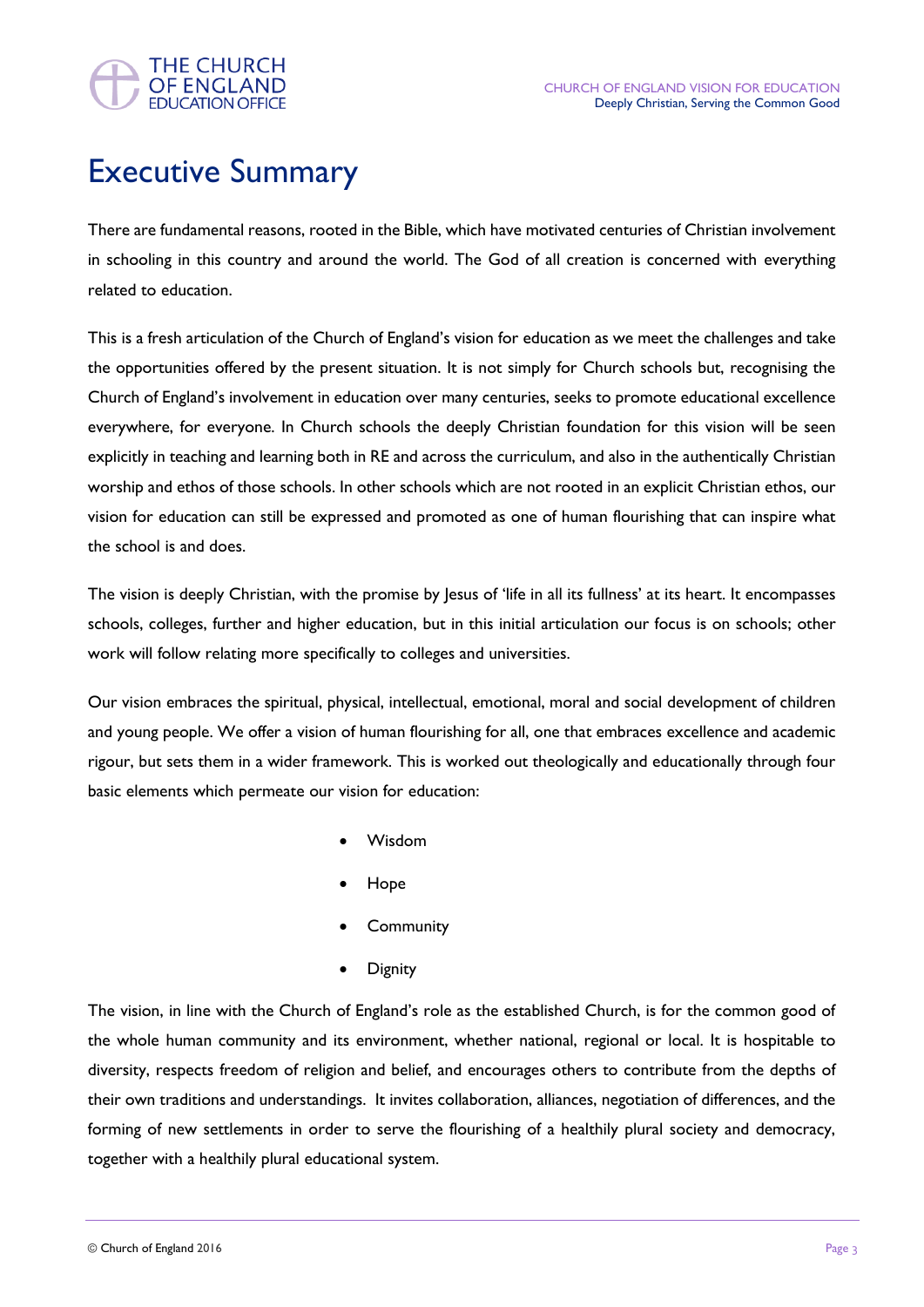

### 1. Introduction

Church schools have a reputation for securing transformational outcomes for young people by combining academic rigour with a rounded approach to personal development, rooted in the worship and other shared practices that characterize the life of their community.

Our vision for education reaches beyond Church of England schools: we aim to offer a compelling vision for the education of children and young people in community, independent and church schools, sixth form colleges, colleges of further education and universities.<sup>1</sup> There has never been a more important moment for the Church to offer clarity about its vision for education. As the education system continues to develop and reform in the light of recent legislation and all that is proposed in the current White Paper, *Educational Excellence Everywhere2*, the Church needs to be confident about its vision for education.

We aim to deliver excellence in education and want the very best outcomes for children and young people so that they can achieve their fullest potential. With many schools reporting that they feel under increasing pressure to make artificial choices between academic rigour and the wellbeing of their pupils, we are unequivocal in our message that there is no such distinction – a good education must promote life in *all* its fullness.

What we<sup>3</sup> say here is not intended to be the final word on the Church's vision for education. Rather, we hope that it provides a basis on which others can contribute their own reflections.

This document has been commended and endorsed by members of the House of Bishops. Further documents will be produced which are shorter and tailored for different audiences, such as school and education leaders, governors and parents. Other documents will show how this vision fits within the framework of the Archbishops' quinquennial goals, relates to the five marks of mission, and is set within the context of the Church of England's work for renewal and reform, but this fuller vision will underpin them all.

<sup>&</sup>lt;sup>1</sup> The main focus of this vision is with schools rather than with further or higher education, but further work will be developed to cover the other areas which are also seeing major changes, mirroring much of what we say in this document about schools.

 $2$  See Appendix 2 for a summary of recent developments in the English education system and the opportunities presented in the White Paper.

<sup>&</sup>lt;sup>3</sup> The development of this vision has been through the work of a theological reference group (chaired by Professor David Ford, and comprising of Ms Jemma Adams, Professor Trevor Cooling, Revd Nigel Genders, Professor Mike Higton, Canon Dr Ann Holt, Revd Dr Tim Jenkins, Ms Helen Matter, Mr Huw Thomas, Mr James Townsend, Revd Dr James Walters, Ms Tatiana Wilson, Mr Andy Wolfe) following widespread consultation.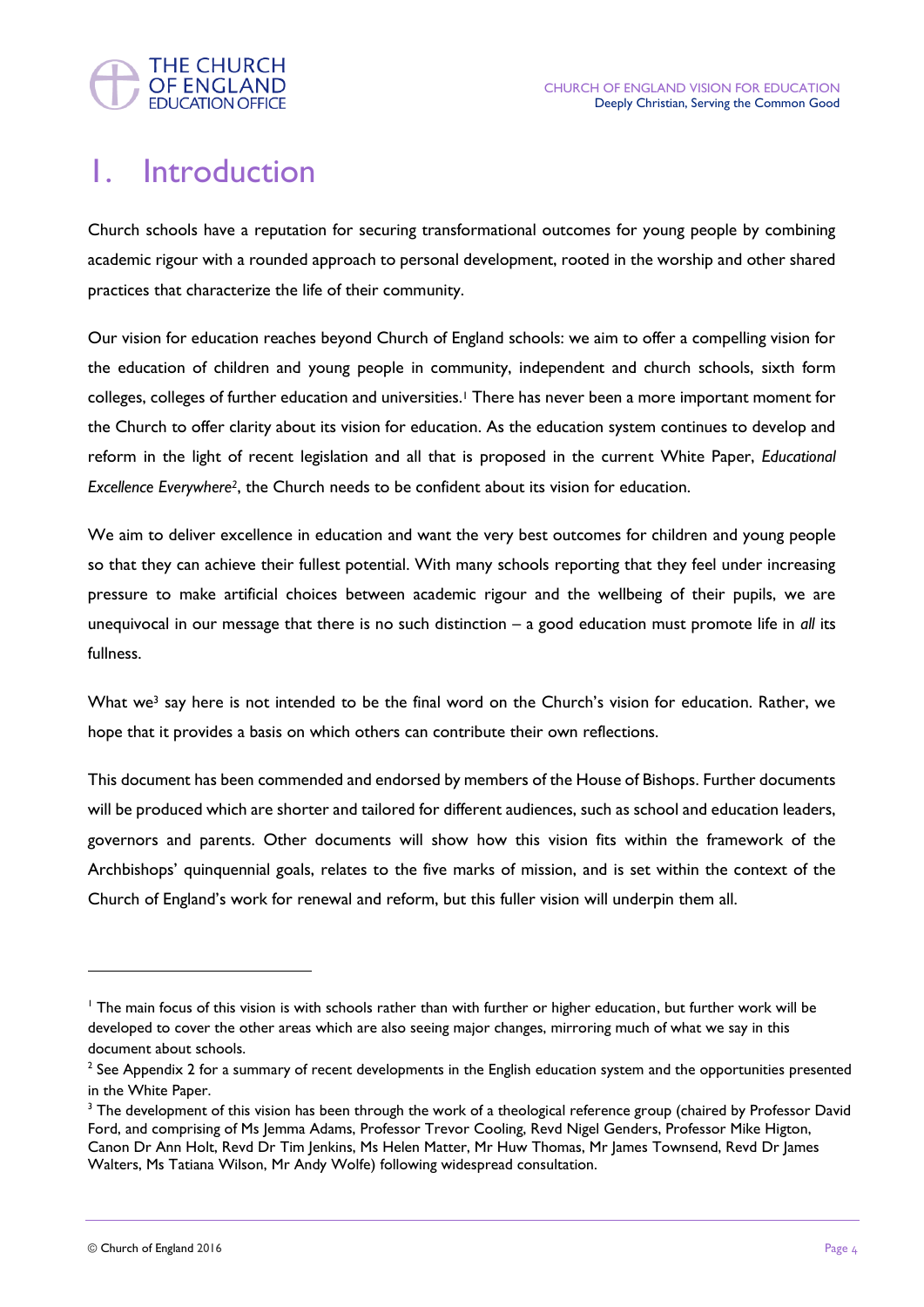

### 2. Why Should the Church of England be Committed to Education?

There are fundamental reasons, rooted in the Bible, which have motivated centuries of Christian involvement in schooling in this country and around the world. The God of all creation is concerned with everything related to education – wisdom, truth and knowledge; the learning and teaching of understanding, virtues and habits that shape individuals, families and communities; the worth of each person; what is passed on from one generation to another; in whom and what people trust; what people hope for; and more. All things and all people are intrinsically related to Jesus Christ, and that sets the horizon within which he is to be understood and followed. It would be a narrow and unbiblical position, alien to the traditions and current practice of the Church of England, to try to separate the life of the Church from involvement in education.

Our Church's commitment to education<sup>4</sup> is at least as important today as in the past. Considerable changes are taking place, and (as Section 3 below argues) it is vital to sustain and develop the long term educational ecosystem for the benefit of the whole of our society. The Church of England has the opportunity to offer a model of education that is both thoroughly Christian in its foundation and highly attractive to most others in education because of the quality of its outcomes for children and young people. There is no neutrality in education – every school has a particular ethos, with commitments, beliefs and value-laden practices – and, amidst the variety of approaches, we are confident that our vision of education for 'fullness of life' is one that fully deserves its place in twenty-first century Britain. It is a special strength that it achieves educational excellence in a broad framework within which pupils and teachers can pursue the big questions of meaning such as 'Who am I?', 'Why am I here?', 'What do I desire?' and 'How then shall I live?'

The Church of England's approach is also well-suited to the diversity of our country today. After the Reformation, it contributed a key part of the political settlement which brought together conflicting forms of religious expression within a single national project. The settlement allowed the continuation (and not the elimination) of intense commitments, but harnessed them within an over-riding commitment to the common good, the well-being of the population. This settlement - unique in a European setting - has developed further and has proved of enduring value. It allows for considerable diversity of opinion and freedom of expression, while at the same time calling for the ability to come to settlements with views at variance with those each particular party holds. It is clear that this complex and generous model has a continuing contribution to make in a situation of increasing religious and ethnic diversity, and where the State has to expand its partners in

<sup>4</sup> Some facts about the Church of England's commitment are summarized in Appendix 1 and Appendix 2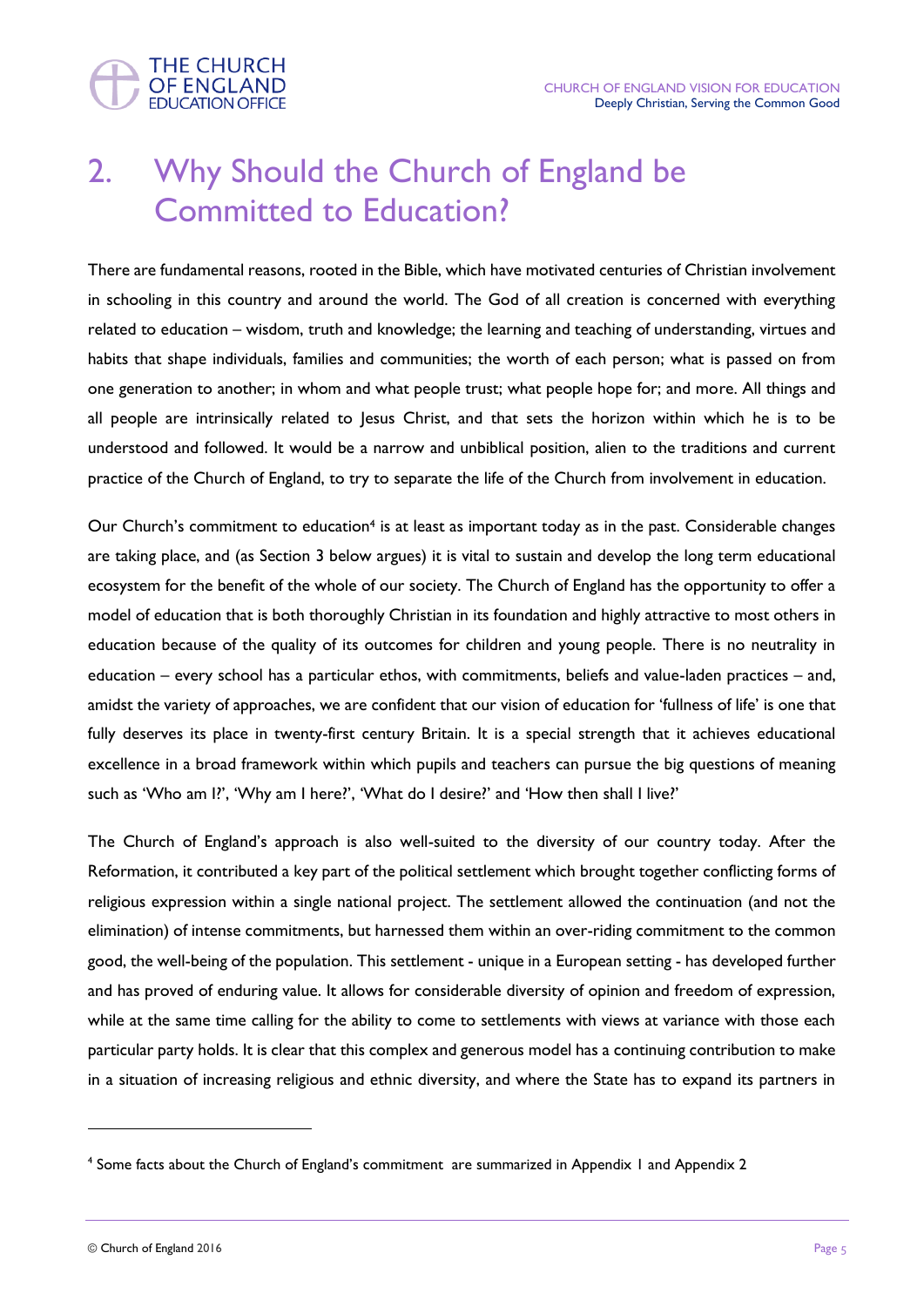

delivering welfare, health and education. The vision of an education that is at once deeply Christian in its inspiration and healthily plural in its operation is consistent with the best in our history.

Given this vision for education in service to the whole community, we see the present as a time of opportunity that is unlikely to recur in our lifetimes. There are unprecedented opportunities to renew, improve and interrelate existing schools and to found new ones. Yet there are also matching challenges which will be ongoing, and in order to grasp and meet them, we hope the Church will enter into the vision, devoting attention, time, energy, funding and leadership to realizing it in dioceses.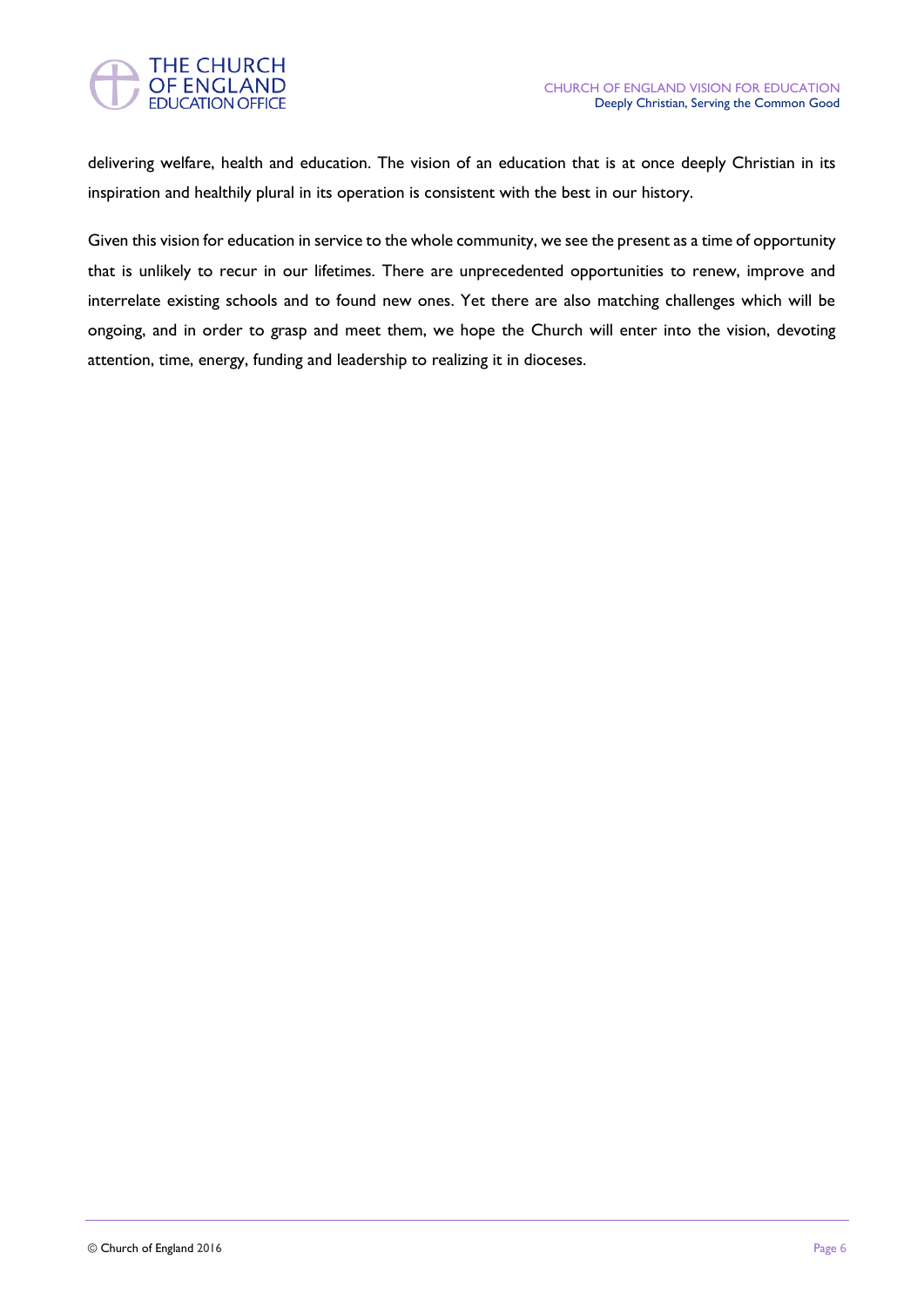

### 3. Our Educational Ecosystem

We have a complex educational system that has developed over a long period. It has been shaped by the interaction of many stakeholders in response to diverse visions and pressures, and through extensive negotiations. It is like a rich ecosystem that has to be understood in its complexity, as its long-term and newer elements interact with each other.

Because education is transgenerational, and its effects, for better or for worse, often only become clear over decades, it is especially important to take account of long-term perspectives. In practice this means that the policies and pressures of democratic cycles, which inevitably tend to focus attention onto shorter-term priorities, need to be held in balance with the needs of organisations with a longer-term commitment to education. The latter include a range of intermediate bodies important for the flourishing of civil society, such as charitable educational foundations, scientific and scholarly associations, universities, hospitals, professional associations (in civil service, law, health, business, finance, industry, agriculture, sport, media, and more), corporate bodies of many sorts, and religious communities. All of these have educational commitments, and in order to flourish, need good quality education.

The Church of England is embedded in this system, which is plural in several respects, not least religiously. We are committed to sustaining the health of the system and supporting wise improvement and innovation. Healthy religious plurality recognizes deep differences in religion, belief and worldview, understands the history that has led to the present situation, and creates settings where there can be ongoing negotiation in which the diversity of voices is taken seriously.

The Church of England has learned this lesson for itself over the course of its formation and history, as the previous section described. Over the centuries we have learned much (often very painfully) about teaching and learning, tolerance, mutual hospitality with other Christians and other faiths, and coping with challenges from the social and natural sciences, agnosticism, atheism, secularism and other quarters. These lessons (widely shared with others) have helped us to shape our approach to education, and to seek to shape settings in which we can be true to the depths of our faith and others can be similarly true to their deep commitments. We recognize that this diversity of multiple depths is sometimes more a vision than a reality, but we are committed to realizing the vision in the long term, and we invite others to join us in this.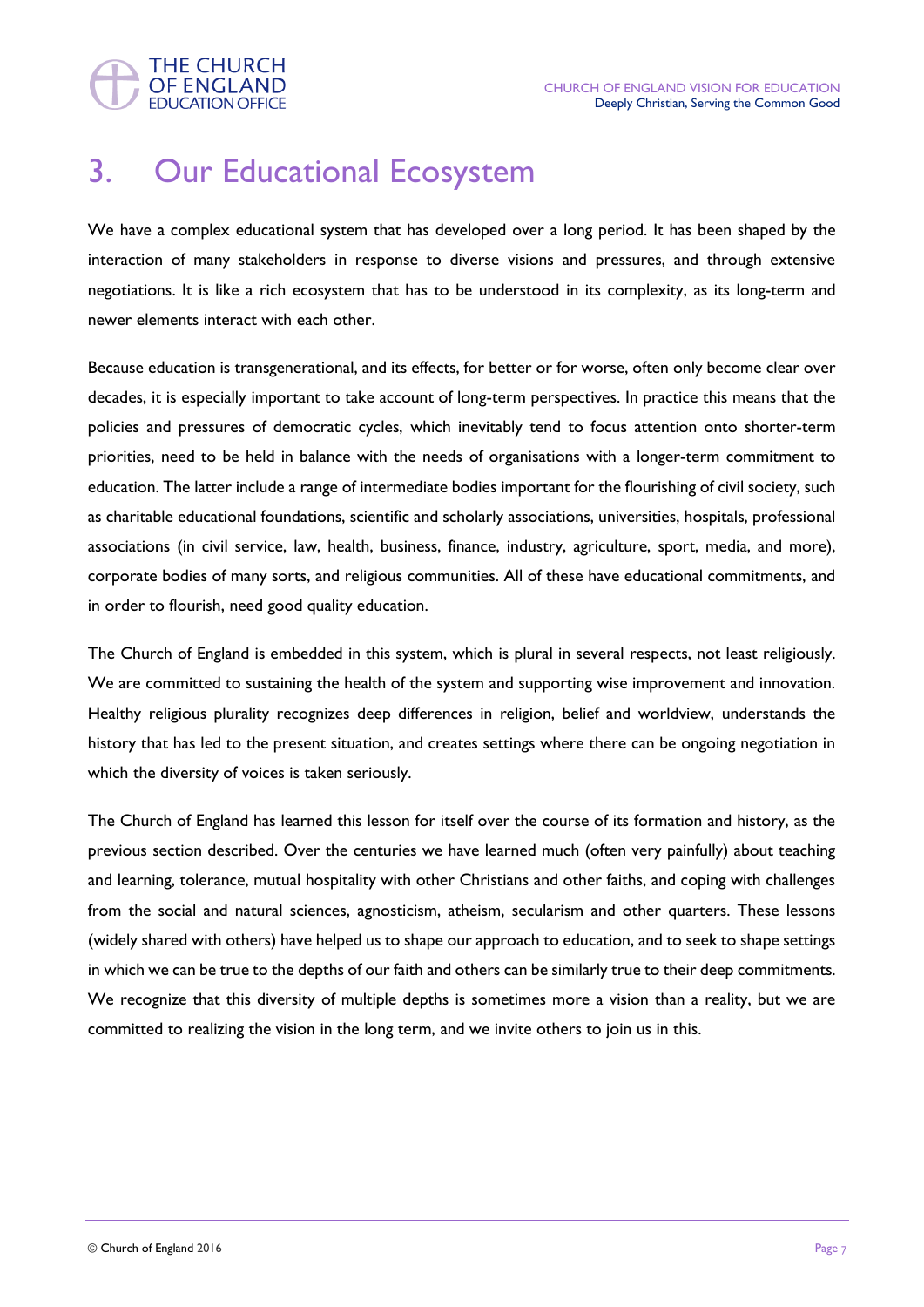

### 4. Educating for Life in All its Fullness

This vision sets out the sort of education the Church of England advocates and seeks to enable.

As we have listened, discussed and reflected with many of those involved, and have drawn on past and present resources, we have been seeking a wisdom that rings true not only with the wisdom of the Bible and the best in our Christian history but also with wise and experienced educational understanding and practice in twentyfirst century England. The distillation that follows is what has gripped and inspired us. It is a vision of education that seeks to serve all in the country today. It embodies our goals of church schools serving whole communities, and other schools enhanced by Christian participation and wisdom – goals already being achieved in many schools.

This Church of England approach to education will, we hope, find many resonances more widely across the education sector, and also with other Christians, those of other faiths, and many who identify with no particular religion. It is offered partly as a stimulus to others to distil and share their wisdom, and is open to continuing discernment, critique, discussion and development. It is both deeply rooted in our Christian understanding and has also stood the test of experience in schools around the country.

We have confidence in it as an approach that works in practice by giving a habitable framework within which the daily business in schools of learning, teaching, leading, governing, guiding, encouraging, counselling, feeding, exercising, celebrating and inspiring can go on. But beyond that it also gives a vision that can gently yet firmly stretch and challenge everyone.

A core desire that we have found expressed in many ways is for 'life in all its fullness' (John 10:10). It is about 'educating the whole person', what the 1988 Education Reform Act (in a programmatic statement that remains in force and is deservedly influential) sees as physical and intellectual development united with spiritual, moral, social and cultural development.

There are many forms of school ethos that could be true to those basics; for us, the overall orientation is to life in all its fullness, enabled by excellent education. 'Excellence' can be defined in many ways, but we believe there is a desire among most people in England to have an education whose horizon is as broad as possible, without sacrificing the more narrowly defined forms of excellence, and that this is not only possible but is in fact happening in Church of England schools.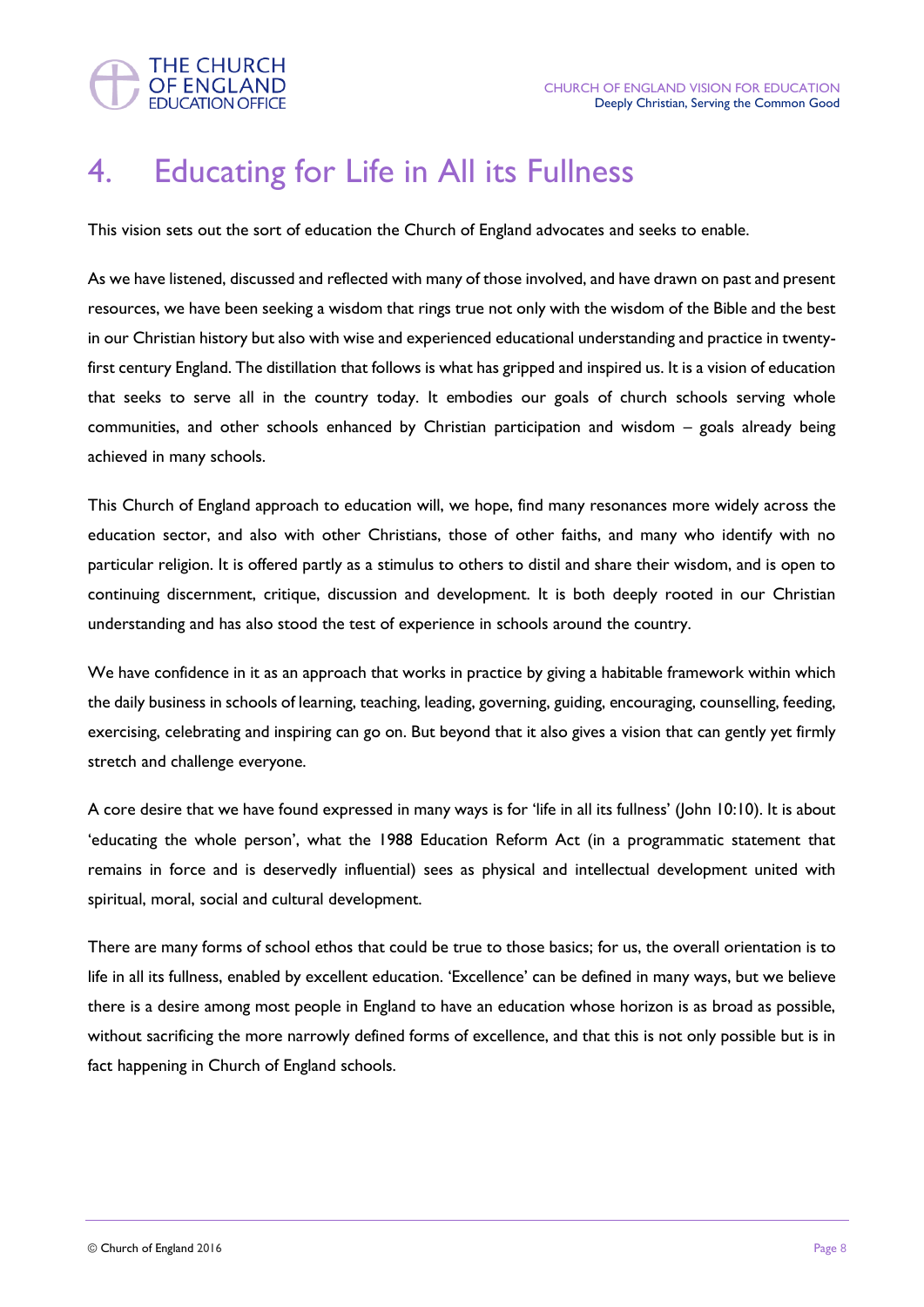

### 5. Wisdom, Hope, Community and Dignity

There are four basic elements that run through the whole approach. Together they form an 'ecology' of the fullness of life, each in interplay with all the others.

#### *Educating for Wisdom, Knowledge and Skills*

Good schools foster confidence, delight and discipline in seeking wisdom, knowledge, truth, understanding, know-how, and the skills needed to shape life well. They nurture academic habits and skills, emotional intelligence and creativity across the whole range of school subjects, including areas such as music, drama and the arts, information and other technologies, sustainable development, sport, and what one needs to understand and practise in order to be a good person, citizen, parent, employee, team or group member, or leader.

#### *Educating for Hope and Aspiration*

In the drama of ongoing life, how we learn to approach the future is crucial. Good schools open up horizons of hope and aspiration, and guide pupils into ways of fulfilling them. They also cope wisely with things and people going wrong. Bad experiences and behaviour, wrongdoing and evil need not have the last word. There are resources for healing, repair and renewal; repentance, forgiveness, truth and reconciliation are possible; and meaning, trust, generosity, compassion and hope are more fundamental than meaninglessness, suspicion, selfishness, hardheartedness and despair.

#### *Educating for Community and Living Well Together*

We are only persons with each other: our humanity is 'co-humanity', inextricably involved with others, utterly relational, both in our humanity and our shared life on a finite planet. If those others are of ultimate worth then we are each called to responsibility towards them and to contribute responsibly to our communities. The good life is 'with and for others in just institutions' (Paul Ricoeur)<sup>5</sup>. So education needs to have a core focus on relationships and commitments, participation in communities and institutions, and the qualities of character that enable people to flourish together.

#### *Educating for Dignity and Respect*

Human dignity, the ultimate worth of each person, is central to good education. The basic principle of respect for the value of each person involves continual discernment, deliberation and action, and schools are one of

<sup>5</sup> Paul Ricoeur, *Oneself as Another*, University of Chicago Press, *1992.*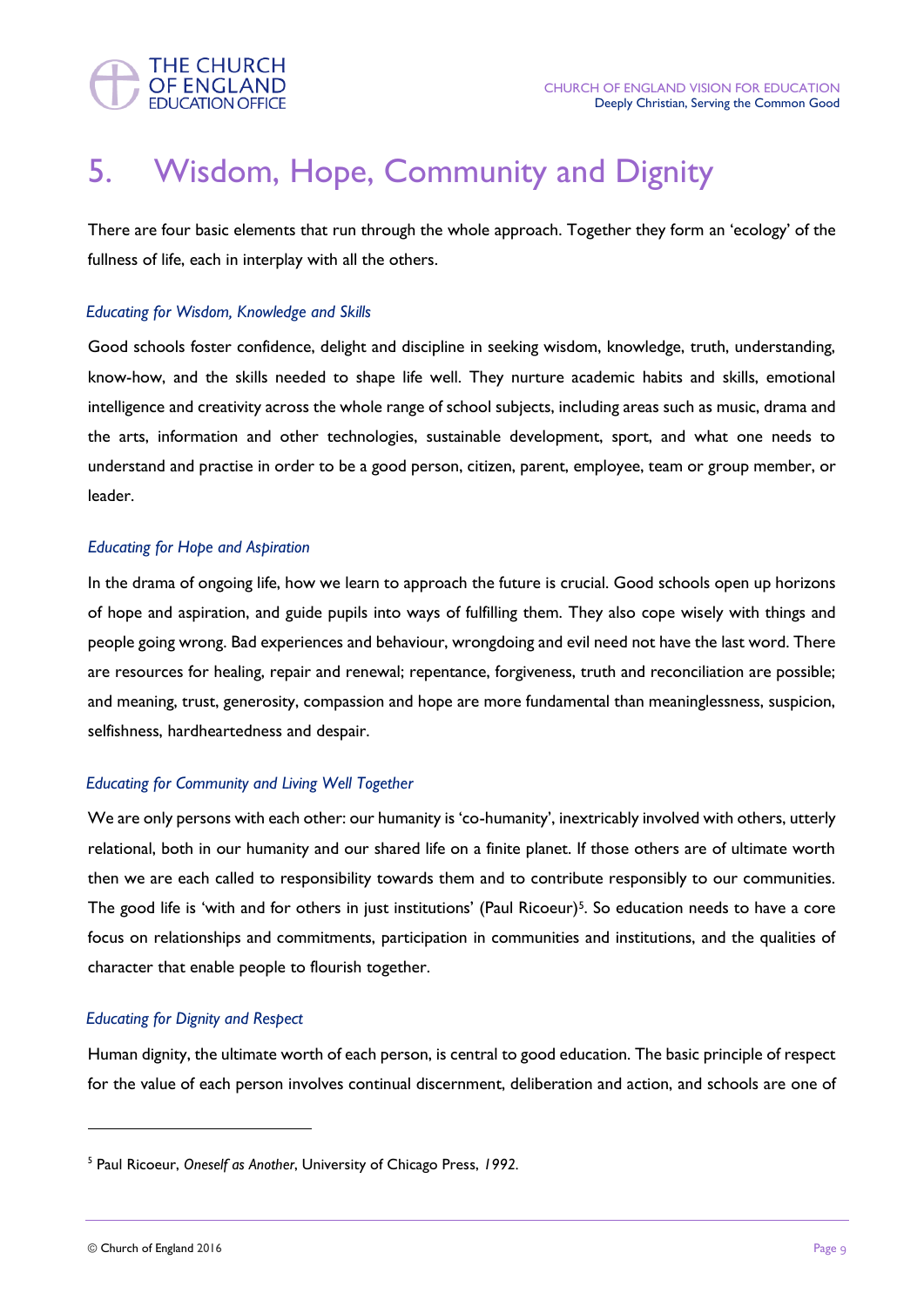



the main places where this happens, and where the understanding and practices it requires are learned. This includes vigilant safeguarding. It is especially important that the equal worth of those with and without special educational needs and disabilities is recognized in practice. For the first time in history, there is now something approaching global agreement on the worth of each person through the United Nations Declaration of Human Rights and its successor declarations, covenants and conventions, including that in 2006 on the rights of persons with disabilities. How that is worked out in each nation and each school is a massive task that calls on the inspiration and resources offered by each tradition of faith and belief.

Given those basics focusing on the pursuit of wisdom, knowledge and skills, on trust and hope in the good as more fundamental than the bad, on the centrality of relationships and community, and on the dignity of each person, there is endless scope for deeper thinking and further applications, improvisations and creativity. This is what we mean by life in all its fullness.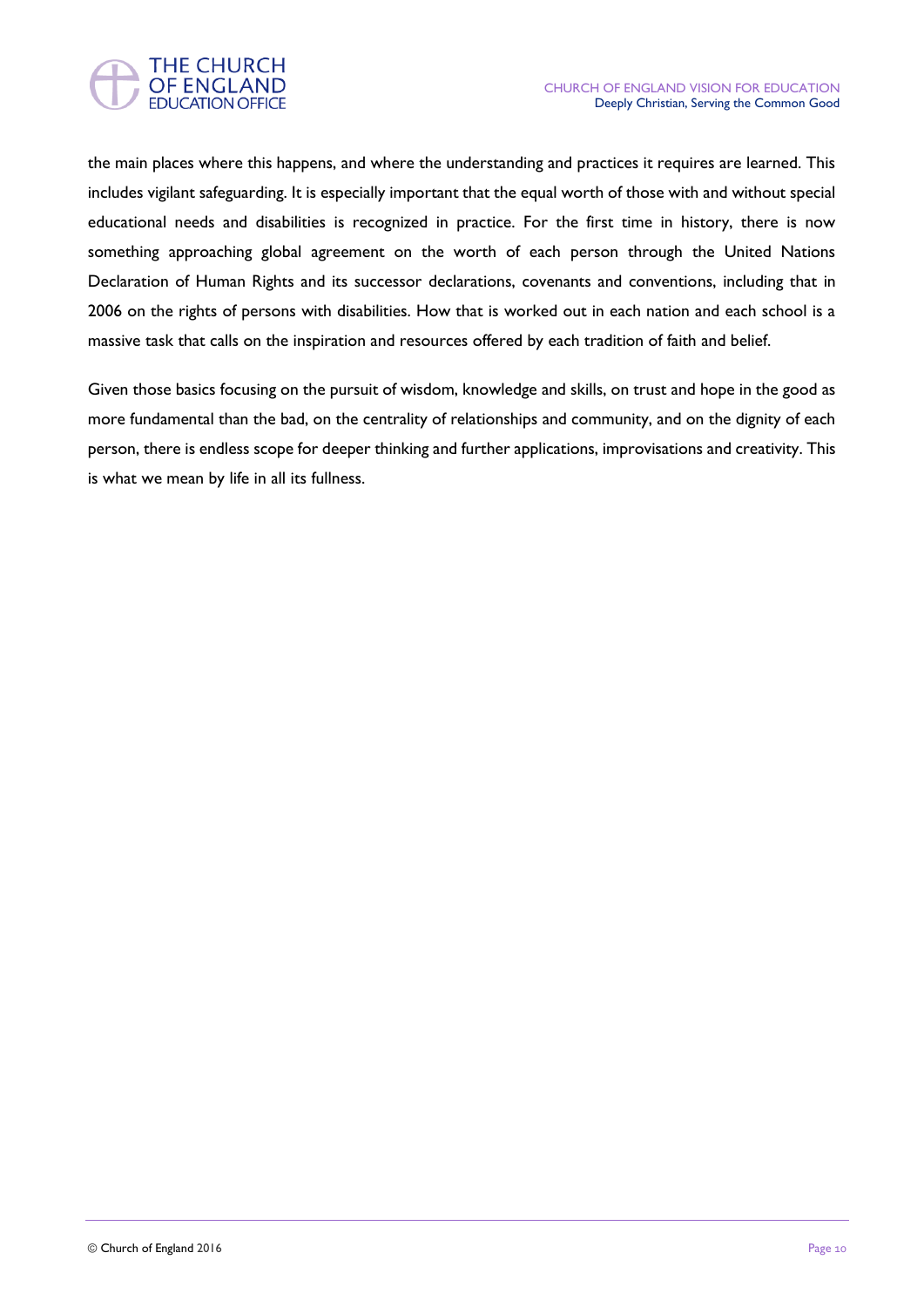

### 6. Our Christian Inspiration

Our deepest inspiration is our Church of England tradition of Christian faith and practice. This has been part of education in England for many centuries, and we are committed to sustaining and renewing it, alongside and in conversation and collaboration with others, so that it can be a creative and responsible contributor to the field in the twenty-first century. In this section we point to Christian resources for deepening and nourishing education for fullness of life, focussed through wisdom, hope, community and dignity.

In John's Gospel, Jesus' signs are all signs of abundant life, such as healing, feeding, and raising the dead. And the first, archetypal sign is gallons and gallons of water turned into wine at the wedding at Cana (John 2:11). It is a sign that does what is necessary to save the day, and far more than is necessary. It was a quiet, untrumpeted sign, done for the common good of the host and guests, to celebrate one of the most universal social realities, coming together in marriage; and it seems that most of those present were not even aware that Jesus was responsible for it. Yet some, his disciples did have eyes to see it, and believed.

In the previous chapter of John's Gospel, Jesus had begun to gather a community of disciples, learners. His first words to his first disciples were the fundamental question for any learning community: 'What are you looking for? What are you searching for? What do you desire?' and his disciples' first title for him is Rabbi, Teacher (John 1:38). And as Jesus later breathes his Spirit into his disciples, he says: 'As the Father sent me, so I send you.' (John 20:21). If we put together Jesus as teacher with Jesus giving signs of abundant life for the common good, and ourselves sent as he was sent, then 'Deeply Christian, Serving the Common Good' makes deep sense as part of our mission. Schools are signs of fullness of life for all, as they educate children for wisdom, knowledge and skills, for hope and aspiration, for community and living well together, and for dignity and respect. Many will enjoy the wine and not recognize where it comes from; some will, with our help, trace it to who is responsible for it; but whether our inspiration for doing what we do is acknowledged or not, it is the right thing to do - as followers of the One who came to bring life in all its fullness, to do signs that give glory to God.

#### *Educating for Wisdom, Knowledge and Skills*

The Bible is passionate about both wisdom-seeking and the importance of teaching and learning. Its wisdom literature is substantial and diverse: Job, many Psalms, Proverbs, Ecclesiastes, the Song of Solomon, and much else. As part of that tradition, Jesus of Nazareth as a child 'grew in wisdom' (Luke 2:52).

That wisdom has been distilled over many centuries, and in interaction with many events, cultures, religions and civilizations. It finds the source of wisdom ultimately in the God of all creation, who is also the God of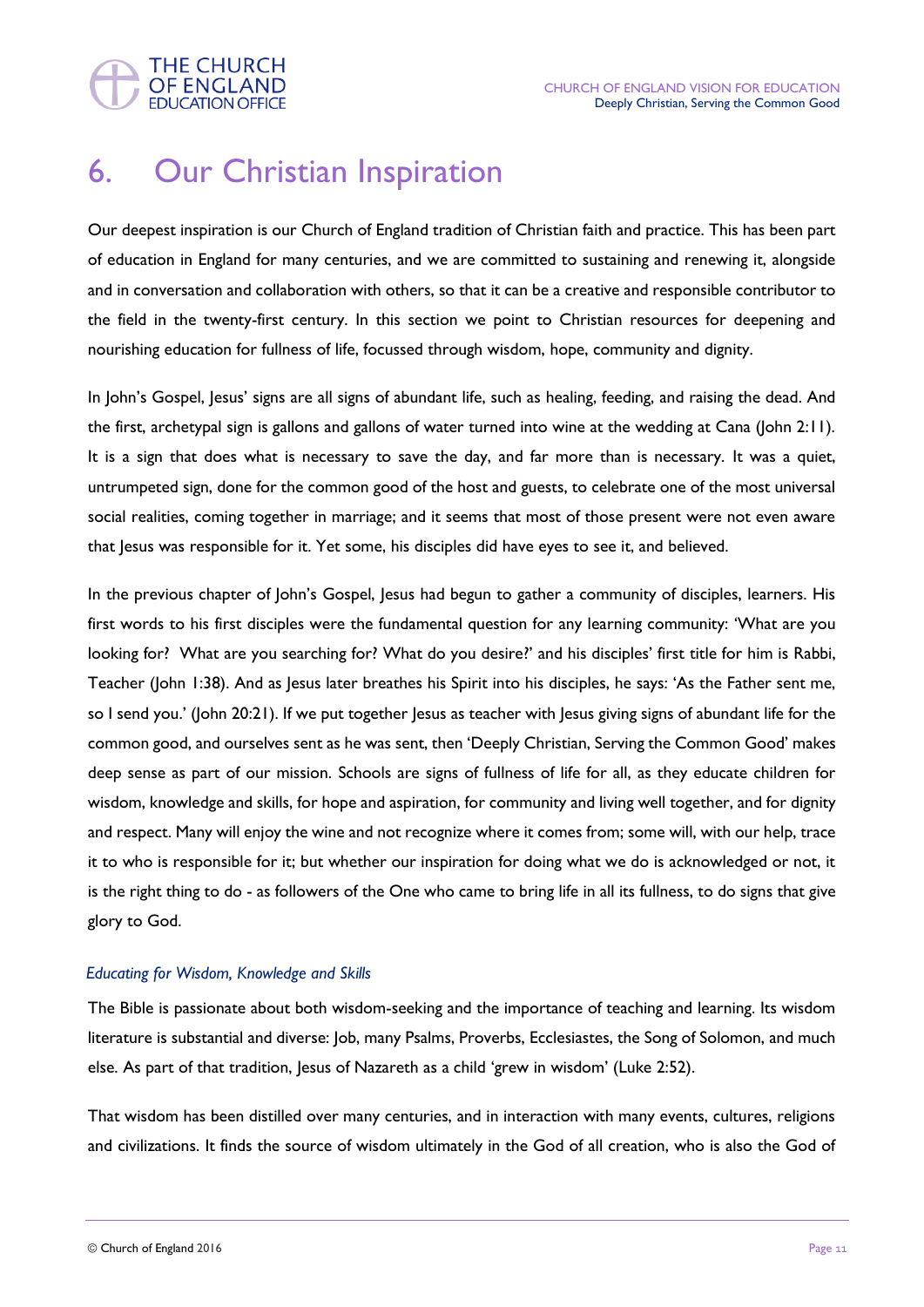

Abraham, Isaac, Jacob, Moses, Elijah and other prophets, and Jesus. The wisdom literature, that shaped much education in biblical times and later in Christianity and Judaism, was by no means limited to what we would see as 'religion'. It was about knowledge of and relationship to creation, including the cosmos, animals and plants – a matter of considerable importance for our own environmental crisis; about understanding the whole of culture, including its economic, legal, political, literary, artistic, technical and craft dimensions; about learning from history; and about how to live before God in family, friendship, community and nation.

That is the horizon for wise education. At its heart is a delight in wisdom and a passionate pursuit of it. There is dedication to the importance of teaching and learning across the generations, embodying all four of our basic elements in God-related ways:

- There is confidence that the pursuit of wisdom, knowledge and skills is consistent with how God has shaped the world and ourselves.
- There is hope in God and God's wisdom, and in the possibilities of reconciliation and transformation. The many ways in which human beings and our communities go wrong is cause for lament, but not for despair.
- The God of wisdom, love, compassion and peace, in whose image we are created, is utterly relational. Hence the essential importance to human worth of fellow human beings, human community and the whole created world of which we are part, of the virtues, of the formation of character, and of relational practices, including service, prayer, worship and contact with the natural world
- The ultimate worth of each person is grounded in being created in the image of God and in God's love and compassion for each.

The wisdom literature can also help to model forms of faith that have been matured through complex experience, engagement with diverse cultures, openness to many types of knowledge, and testing in argument. Many people, even among Christians, have never been introduced to examples of questioning, intelligent and wise faith. We think, for example, of the Book of Job and its vindication of Job's wrestling with God in the face of terrible suffering. Job's friends, with whom he argues, have a packaged faith with neat answers, and this is rejected. Job's faith is not only about what is to be believed and done, but also includes radical questioning, imaginative and daring exploration, and, above all, a desire for wisdom and for God. In a world where a great many people identify with religious traditions (the global estimate is over 80% and growing) but where religious faith is often neatly packaged, unquestioning, unimaginative, and even dangerous, it is vital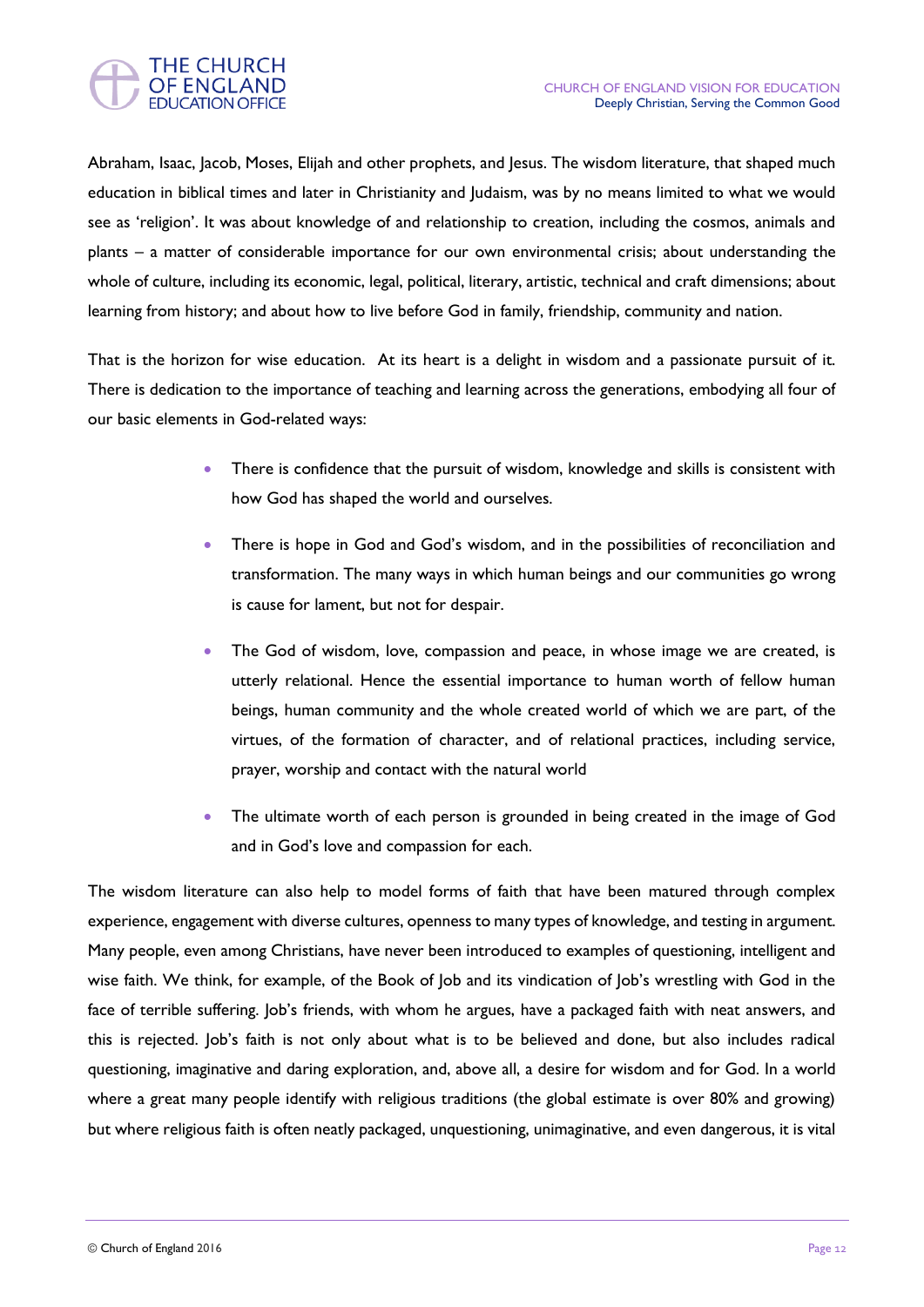#### **THE CHURCH** OF ENGLAND **EDUCATION OFFICE**

to have examples of wise faith. The Church of England has tried to model this in the way that it has sought to understand scripture through God-given wisdom in the living tradition of the Church.

The wisdom traditions offer models of staying true to our roots while also being hospitably open. This uniting of the 'given' and the 'found' – what has been given by the past and what is found in the present through experience, new events, new knowledge and other people – is a challenge to every tradition, every society and every education system. How do we combine continuity and innovation wisely? It is a matter of affirming what is of worth in the past and the present, rejecting courageously things that we judge unwise, and working to transform those that are valuable but need improvement. The Church of England has long experience in doing this and applying the results in education.

Because everyone else involved in education is also faced with this task of combining continuity and innovation, it makes sense for the different traditions and approaches to share their wisdom in mutual hospitality. We hope to offer such a hospitable space, allowing for healthily diverse debate, agreement and disagreement. It may be that one of the things our pluralist society and its educational system most needs is a wisdom of long term disagreement. That could enable the quality of our disagreements to be improved so that it leads, not to bitter conflict, alienation or even violence, but to deeper mutual understanding and to peaceful, negotiated settlements that can live with ongoing disagreement. There are many examples of this already happening in and beyond our schools.

Jesus Christ was himself a reader and interpreter of his Jewish scriptures and was steeped in their wisdom, as well as in their traditions of law and ethics, prophecy, and worship. Early in his public ministry he gathered disciples (literally 'learners'), and during his ministry a great deal of his time was spent in teaching and conversation as he formed a community of learners. His own vivid, imaginative, challenging teaching has been among the most influential in human history. Like his healing, feeding and forgiving, his teaching was not given only to his committed followers but to 'the crowds', 'the people'. The 'life in all its fullness' that he offered was intended for all people.

Jesus also breathed his Spirit into his followers so that they could be led further into the truth (John 16:13) and carry on doing as he did (John 20:21-22), initiating communities of teaching and learning that are now present in every country. We understand Jesus to be the Word of God, the self-expression and self-giving of God, who relates to the whole of creation (John 1:1-5; Colossians 1:15-20; Ephesians 1:8-10). This sets the horizon for education that looks to him, seeking truth and wisdom in relation to all reality – areas of knowledge and know-how, religions, cultures, the sciences, the arts and crafts, economics, law, politics, and more.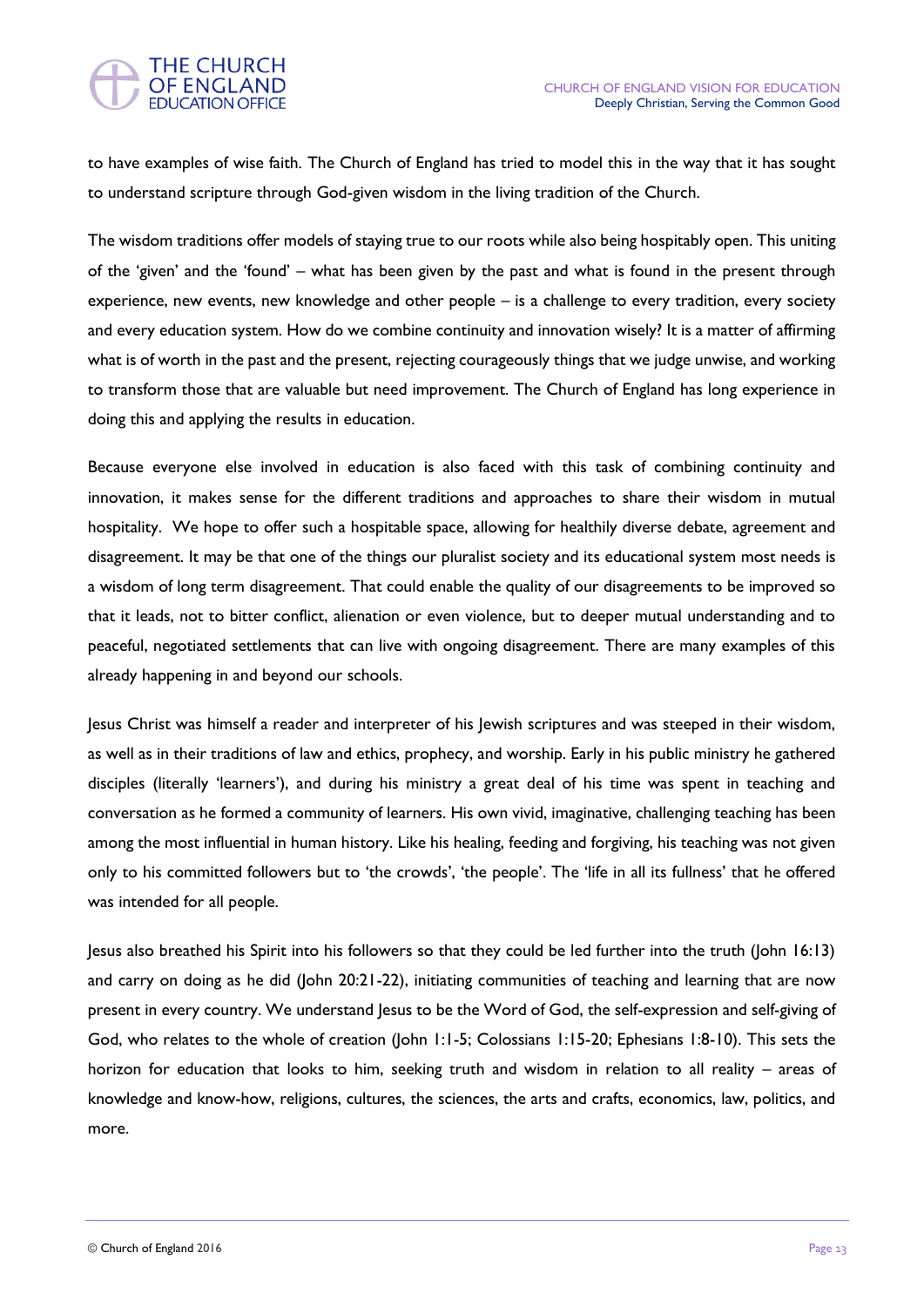

The biblical wisdom tradition, in Job, Proverbs and in the teaching of Jesus, also saw the natural world as a place of wonder, exploration, reflection and self-discovery. The pedagogical potential of study in and of the natural world should not be squeezed out through timetabling pressures. In an age of multiple ecological challenges and increasing disconnection between many people and first-hand experiences of nature, it is more important than ever.

Surprisingly, wisdom is not a word that is much used in contemporary discussions of education. We see it as the most adequate framing concept for education, one that is not only deeply rooted in Christianity, but is also at home in other religious and non-religious traditions represented in our schools. It offers a healthily deep, broad and long-term context within which to consider other key educational concepts and practices such as knowledge, information, skills, excellence, academic rigour, critical thinking, measurement and assessment,<sup>6</sup> appraisal, outcomes, ethos, values, and religious or other forms of literacy.<sup>7</sup> Wisdom is about ethics as well as cognition, values and purposes as well as facts, and above all tries to make sound judgements that do justice to the whole 'ecology' of life.

Christian wisdom-seeking has engaged for two millennia with one civilization, worldview and development in knowledge after another, and those engagements have lessons for today. The past century has been an especially fruitful period, probably the richest and most diverse in the history of Christian thought and education. There have been many new voices, those of women above all, together with others from a variety of continents, cultures, races, sexual orientations, backgrounds, and academic disciplines. There have also been many initiatives to communicate and collaborate across deep divisions between Christians, between

<sup>&</sup>lt;sup>6</sup> One of the most sensitive areas of education is that of measurement and assessment. Much of this is rightly focused on knowledge, understanding and skills, but acknowledging that the overarching educational concern is for wisdom helps ensure that the broader concern for fullness of life is effective. This also applies to the concern for the economic importance of education and the preparation of pupils for employment. We are clear that there need be no competition between education for employment and education inspired by our four basic elements, and we know many schools where this is demonstrated. But the present regimes of measurement and assessment are often too limited, leaving much scope for wise improvement, and this will be one of the areas for research, deliberation and recommendation we develop in the future.

 $<sup>7</sup>$  A major concern should be for the literacy required for reading well. The wisdom literature is just one of many</sup> examples of texts that cry out to be read and reread carefully, thoughtfully, in conversation with others (fellow learners, teachers, and previous generations of readers), open to being delighted, enlightened, moved, challenged and shaped by their message. An immense amount of what is most valuable in our own and other cultures is passed on in texts that require that sort of reading and conversation if they are to be adequately appreciated. Yet many are not inspired and taught how to do this. Other forms of reading – for pleasure, information, knowledge, know-how, assessment, and so on – are valuable, but reading for depth of meaning and wisdom is also something well worth learning. Learning this at school can give a habit (or at least an idea that this is possible and worth eventually developing) whose value increases over the years. We will seek to encourage schools to be places where such wisdom-seeking reading can happen.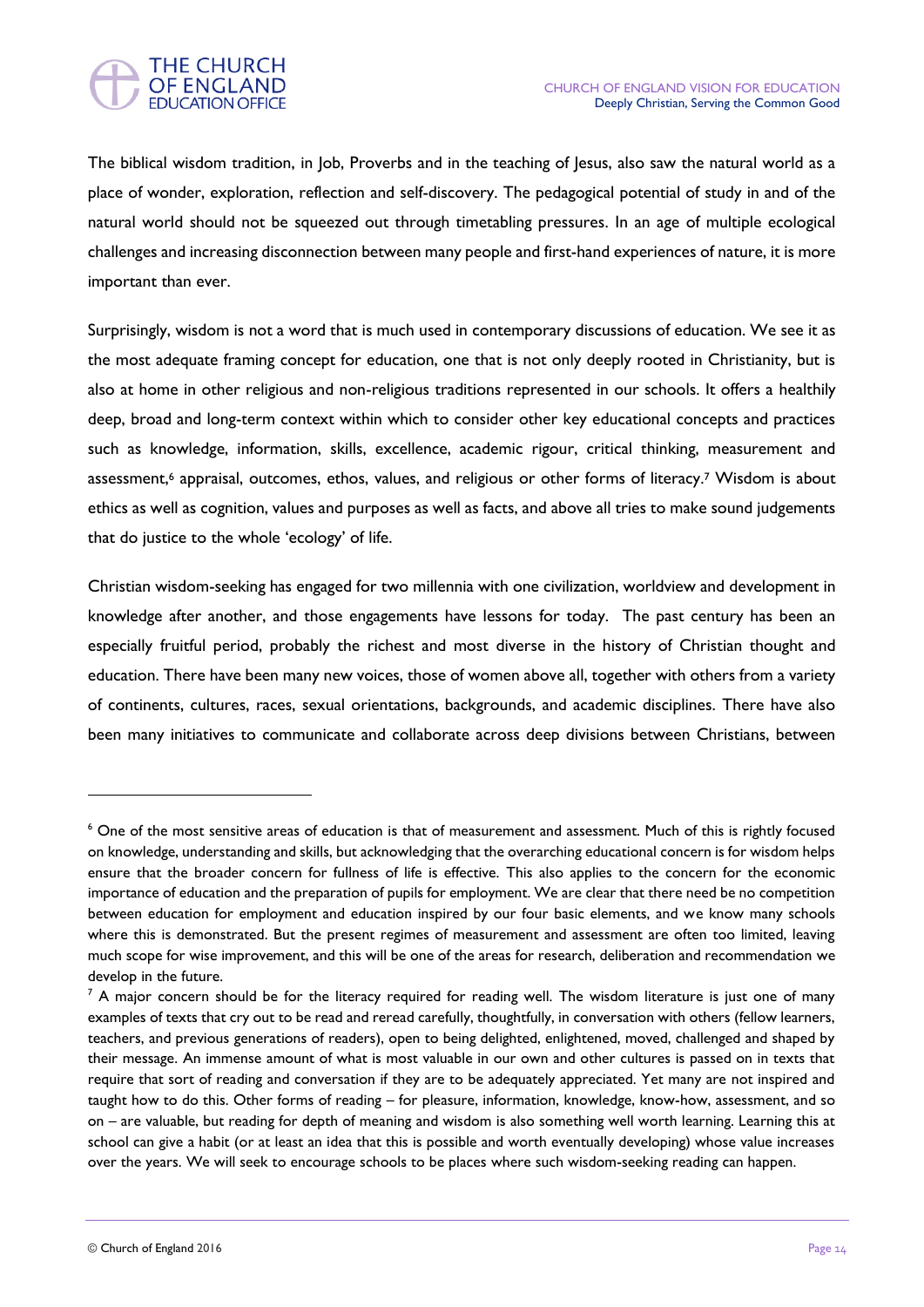#### **THE CHURCH OF ENGLAND EDUCATION OFFICE**

different religions, and between the religions and those who identify with no religion. We want the wisdom of such engagements to nourish education in our schools.<sup>8</sup>

#### *Educating for Hope and Aspiration*

Hope in God's future for the world, in God's ongoing love and compassion for all people, and for the whole of creation, and in God's promise of life in all its fullness are at the root of our dedication to educating for hope and aspiration.

The worth of each student impels us to work to fulfil their God-given potential, whatever the religious or other tradition with which they or their family identify, and with special consideration given to those who are disadvantaged. Each is to be understood as respectfully and deeply as possible; to be encouraged to stretch themselves spiritually, morally, intellectually, imaginatively and actively, and to aspire to be welleducated. This involves not only grasping how one's own fulfilment cannot be separated from that of other people or from the flourishing of families, groups, communities, institutions, nations, and the whole of creation, so that hope and aspiration are social as well as individual, but also being realistic about how much can and does go wrong.

Jesus and the love he embodies are at the heart of our faith, offering hope that wrongdoing and sin, suffering, evil and death are not the last word about reality. The drama of his life, teaching, death and resurrection, set within the larger story of God's involvement with the whole of creation and history, is fundamental not only to affirming the goodness of life but also to facing and finding ways through whatever goes wrong with ourselves and our communities. He inspires both a realism about how flawed and fallible we are and a confidence in transformation for the better. Even while involved in much difficulty, disappointment, failure, suffering and even tragedy, our trust and hope in Jesus inspires perseverance, patience, gratitude, openness to surprises, and celebration.

Church schools and others with which the Church of England is involved, provide the opportunity to set out this vision of what it means to live life in all its fullness. We want pupils to leave school with a rich experience

<sup>&</sup>lt;sup>8</sup> One advantage we have in this country is a vigorous tradition of academic engagement with religions, theologies and philosophies. In many of our universities (among which are Church of England foundations that are strong both in theology and religious studies and in teacher training) there are departments dedicated to pursuing, through many disciplines, questions raised about the religions, within and by the religions, and between the religions. These are places that at their best reflect the composition of our complexly multi-faith and 'multi-secular' society, and enable study, conversation, teaching and research relevant to education in schools and elsewhere. If our society is to nurture fuller and wiser understanding of religions and beliefs in the contemporary world it is vital that the available academicallyinformed understanding be drawn upon.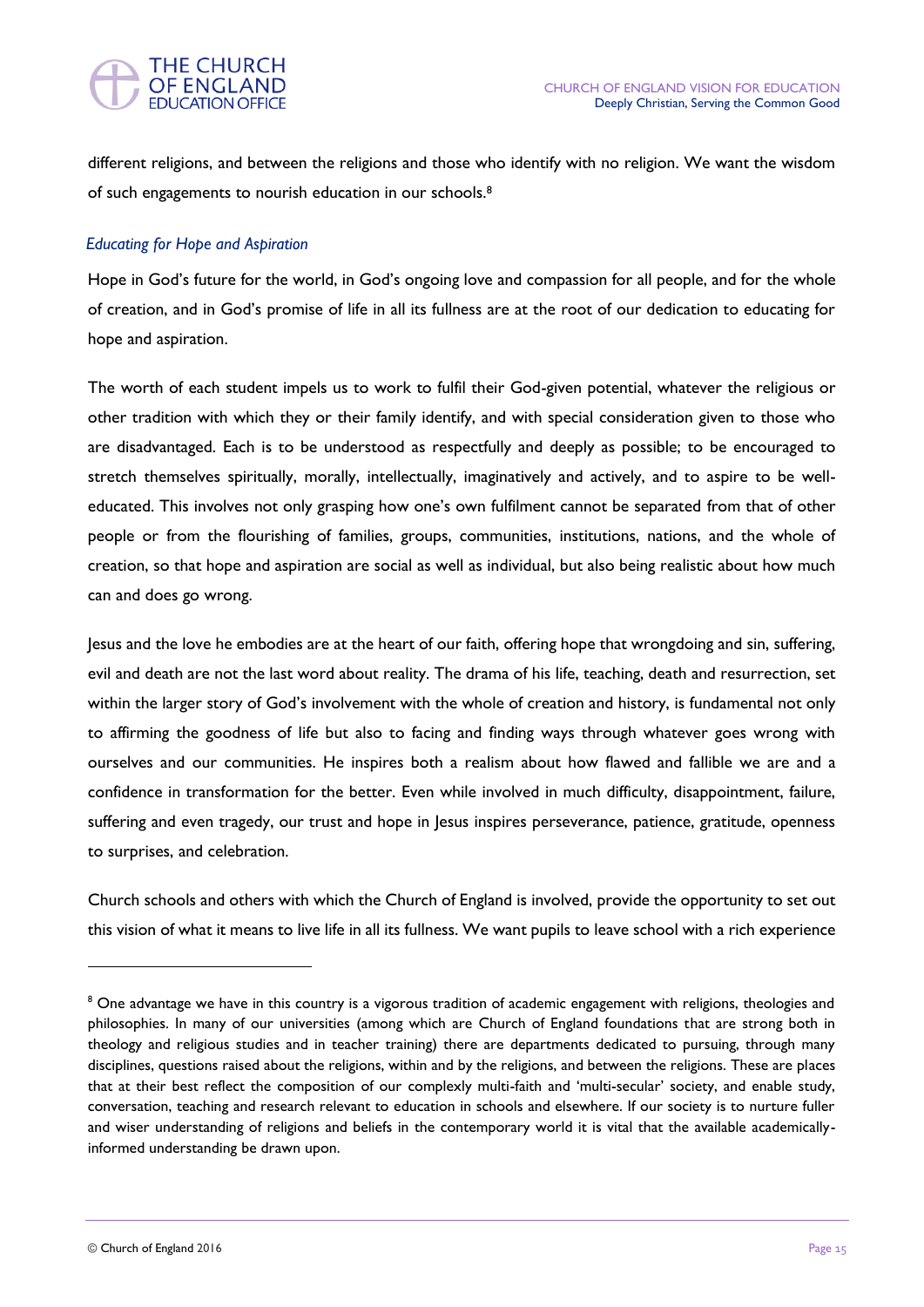

and understanding of Christianity, and we are committed to offering them an encounter with Jesus Christ and with Christian faith and practice in a way which enhances their lives. To this end we have been developing a fresh approach to religious education in Christianity, *Understanding Christianity*, which is designed for use in any school. It is an understanding within which our Christian inspiration with regard to wisdom, hope, life together, and dignity both makes sense and can also be connected with other sources of inspiration. Such an approach is offered through a commitment to generous hospitality, being true to our underpinning faith, but with a deep respect for the integrity of other traditions and beliefs, and for the religious freedom of each person.

The Church of England is (along with many others) a liturgical tradition, and encountering its worship is essential to understanding it and the God in whom we believe. The seasons of the church year rehearse the drama of Jesus Christ in the context of the larger biblical narrative, and they offer a means through which that narrative can be grasped and inhabited. Collective worship in schools, including prayer, reading and reflecting on the Bible, liturgy, sacrament and experience of the musical and other imaginative riches of Christianity, provide a vital opportunity for this.

There is much discussion of the role of worship within school, raising many issues that a future document will cover more fully. For present purposes we propose three points: first, that there is a strong educational case for experience of worship being part of school life, since its omission lessens the possibility of understanding traditions to which worship is essential; second, there is a great deal of wise, imaginative practice in this area that deserves to be better known; and third, we should host discussion, share good practice, and sponsor research in this area so that worship in schools promotes theological and religious literacy and liberates participants to an imagining of a different order of justice, mercy and hope.

Hope in God's future can often stimulate prophetic responses, both critical and constructive, to the present situation. The combining of hope with particular aspirations for our society, for each school, and for each pupil is crucial to the continuing health of society and its educational ecology.

#### *Educating for Community and Living Well Together*

The conviction that we are created and sustained by God for living together in families and communities is at the root of our dedication to educating for life together.

Living before God and living with and for others go together in Jesus. He embodies the centrality of relationships in love, compassion, generosity, truth-telling, forgiveness, and gathering a community. The community of his followers is bound together in a covenant that commits us to love God and be good neighbours to all, in line with his Jewish scriptures that Jesus taught: 'You shall love the Lord your God with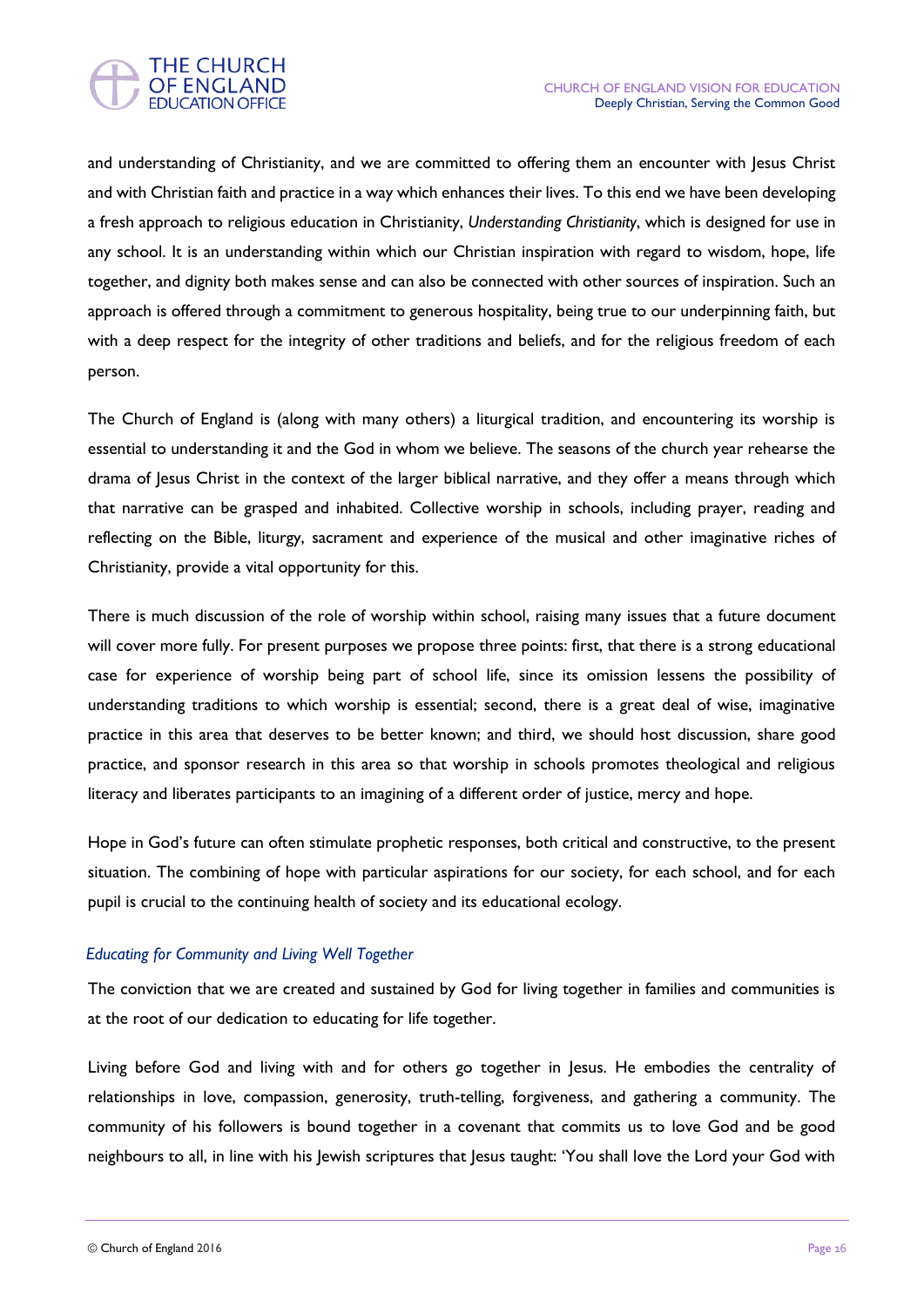

all your heart, and with all your soul, and with all your might' and 'You shall love your neighbour as yourself' (Deuteronomy 6:5; Leviticus 19:18; see Matthew 7:12, 22:36-40; Luke 10:27). Jesus's Sermon on the Mount gives a vision of life as part of the family of a God who is fully inclusive in loving, 'making the sun to rise on the evil and on the good, and sending rain on the righteous and on the unrighteous' (Matthew 5:45). The centrality of relationships in education is inspired by our conviction that the love Jesus taught and lived is at the heart of reality.

Each school is to be a hospitable community that seeks to embody an ethos of living well together. Here the flourishing of the pupils goes along with the flourishing of the teachers and other staff. Management practices are assessed not only by ethical standards but by whether they are as wise as possible. We have been deeply impressed by the many examples of this that we found among all types of school. These schools are also highly varied in their inspiration and practice, which encourages our commitment to the system's healthy diversity rather than pursuing 'one size fits all'. We aim to bring together a network of schools that have similar concerns and challenges, to encourage and enable the sharing of good practice (both directly and through incorporation into training courses and resources on our website), and to sponsor research that assesses, supports and extends good practice. A notable recent initiative to improve education for living well together has been on character education in schools.<sup>9</sup>

Beyond the individual school or group of schools, the large-scale institutional setting is also important. The Church of England has three main commitments that embrace the whole country. One is to local, regional and national presence in parishes, dioceses and central bodies, with a network of congregations and other organisations. Another is to chaplaincy, with thousands of workers, both paid and volunteer, involved in schools, colleges of further education, universities, hospitals, workplaces, prisons, the armed forces, airports, and other settings. The third is to educational institutions. Each of these three settings benefit from interaction and cooperation with the other two, and all are concerned with the quality of life together in this country. The Church of England works in close partnership with the Methodist Church, especially through joint schools and the provision of an inspection framework for denominational schools. Of other educational providers, only the Roman Catholic Church has anything like the scope of this national coverage, involvement and commitment to the common good,<sup>10</sup> and the Church of England seeks to collaborate with it when possible, including through joint schools.

<sup>&</sup>lt;sup>9</sup> The Fruit of the Spirit: A Church of England Discussion Paper on Character Education, Church of England Education Office, October 2015.

<sup>&</sup>lt;sup>10</sup> For statistics for Church schools see Appendix 1.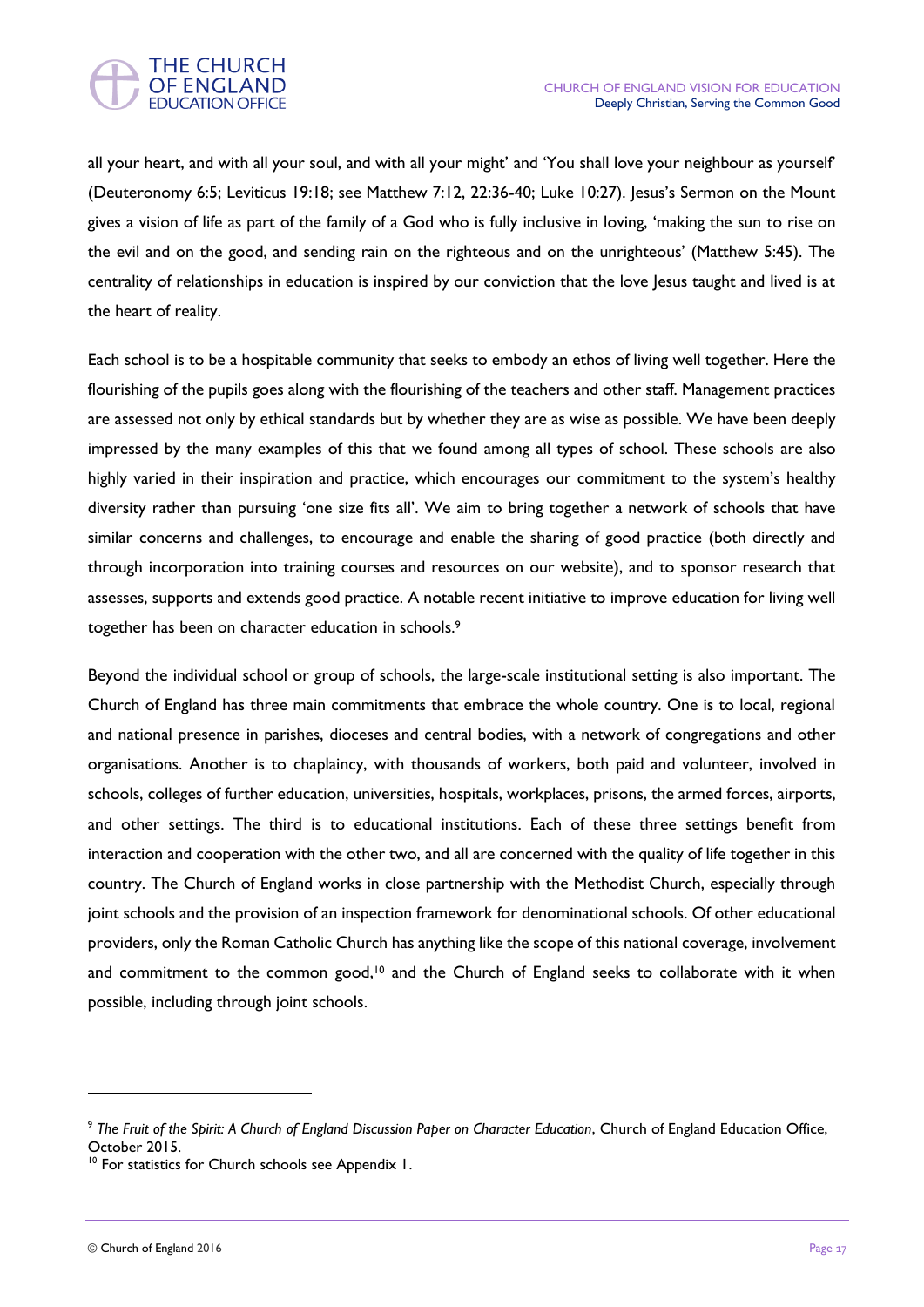A crucial task is to enable both new synergies between the Church of England's three commitments (above all by realizing the immense potential it has through connecting its national network of church communities and organisations more fully with their local schools), and also a new level of collaboration with others, which is even more vital with the blurring of boundaries between education which is based in schools, in colleges and in universities. The Church of England wants a healthy plurality of providers, who converse and collaborate as much as possible together, and are able to respond critically and constructively to governmental initiatives and other challenges, negotiating settlements in the light of the vision for education we are describing here.

#### *Educating for Dignity and Respect*

Our commitment to the dignity and ultimate worth of each person, rooted in each being created in the image of God and loved by God, is further shaped by the person, teaching and example of Jesus.

Jesus embodies the love and compassion of God for each person, and Christians are called to follow him in this, and to join with others in demonstrating it. He paid special attention to the disadvantaged, excluded, despised and feared. The ultimate worth of each person is shown in the Gospels through his teaching, healing, feeding, sharing hospitality, befriending, and forgiving. In some of the earliest Christian writings, Jesus is himself understood as 'the image of the invisible God', who renews that image in human beings across differences of religion, race, nationality, gender, and economic or social status (Colossians 1:15, 3:10-11; Galatians 3:28). To encounter Jesus is to be invited into 'life in all its fullness' (John 10:10).

Among issues especially relevant to dignity in education are safeguarding, prevention of bullying, special educational needs and disabilities. Ensuring our children are kept safely from harm and educated in an environment where all God's children are valued is of the highest priority and highlighted in our work on the prevention of homophobic bullying.<sup>11</sup> Special educational needs and disabilities are often associated with shame, humiliation and lack of self-worth. We see it as vital for the health of our whole educational system that we do well with regard to both issues, and we will search out and spread good practice.

Our Christian conception of the human person is not limited to dignity, or even to dignity in association with our other basic elements of wisdom, knowledge and skills, hope and aspiration, and relationships with others. Fullness of life can include many other elements. We name just five as examples especially relevant to what inspires our vision for education.

<sup>11</sup> *Valuing All God's Children,* Church of England Education Division*,* May 2014.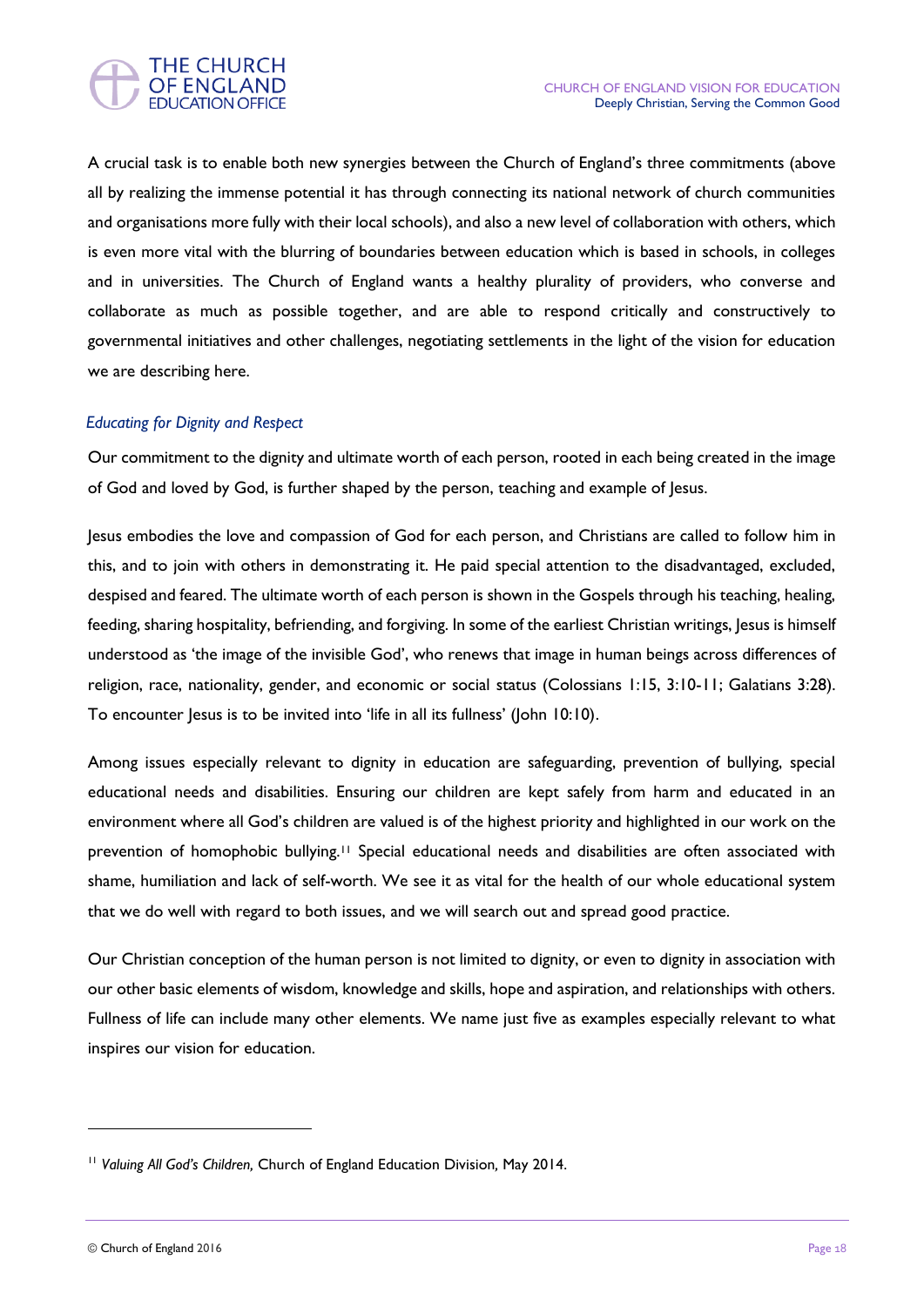

- *Blessing* is a central biblical activity, forming what might be called a dynamic ecology of blessing: God blesses human beings and creation; creation and human beings can bless God; humans can bless each other; and the dynamic crosses generations and peoples. Like other ecologies, it can go terribly wrong, but the vision is of God-given fullness of life in which each person is both blessed and a blessing. Education can be one of the greatest blessings in anyone's life, and our commitment is to help this happen for as many as possible.
- *Creativity* is not limited to God: if human beings are in God's image, then they too can be creative. In education, this is partly about the importance of art, design, music, drama, dance, poetry, fiction, and film; it is also about discovery and innovation in the sciences and technology, constructive as well as critical thinking in the humanities, entrepreneurship in business, leadership in all spheres, and inspiration, imagination and improvisation in ethics and religion.
- *Joy* in learning is a mark of the good teacher and the well-taught pupil. The Book of Proverbs (8:30-31) poetically imagines wisdom playing before God at creation. Play and playfulness are part of a full life, and any education that does not communicate joy, wonder, amazement, fascination and delight has failed.
- *Reconciling* is a crucial element of wisely negotiating the multi-layered and diverse reality of the society in which we live. It is usually not too difficult to honour the dignity of those who seem to be 'one of us', similar to ourselves, 'normal' by our own measure. The challenge is how we treat those who seem alien, abnormal, disturbingly or dangerously different. How schools deal with such difference is a crucial indicator of their quality. On many issues there can be no decisive resolution, and a wisdom of living with long-term disagreement is often needed. The Church of England is continually negotiating divisive issues, and has much experience of trying to find settlements that give priority to human flourishing while honouring the demands of conscience. Schools need to debate and deliberate on sensitive matters, but they also need resourcing, and we will host conversations and debates, offer guidance, and conduct relevant research on these. We will seek a Christian wisdom that, as discussed above, is open to the wisdom of other traditions, and recognizes that there is often need for rethinking, changing positions, and repentance.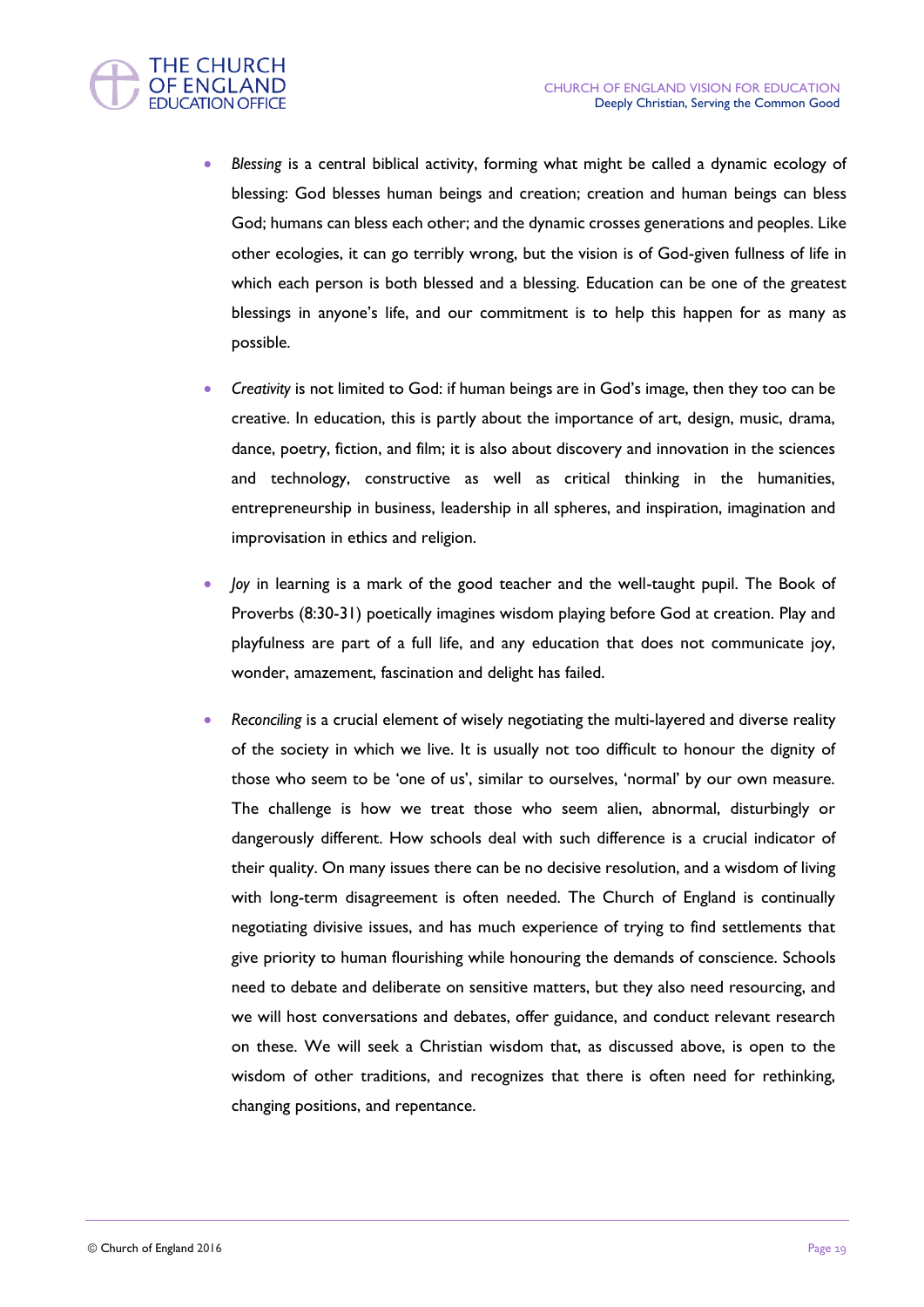

 *Glory* might be seen as the divine dignity, shared with us who can be transformed 'from glory to glory' (2 Corinthians 3:18). God's glory is an overflow of the divine life, holiness and love, to which the core response is awe, adoration, praise and thanks. These are also the deepest springs of honouring and respecting all those created in the image of God. The ultimate horizon for human dignity is the intensity of eternal life in communion with God, enjoyed with others in the loving, infinitely creative and attractive presence of the God of glory.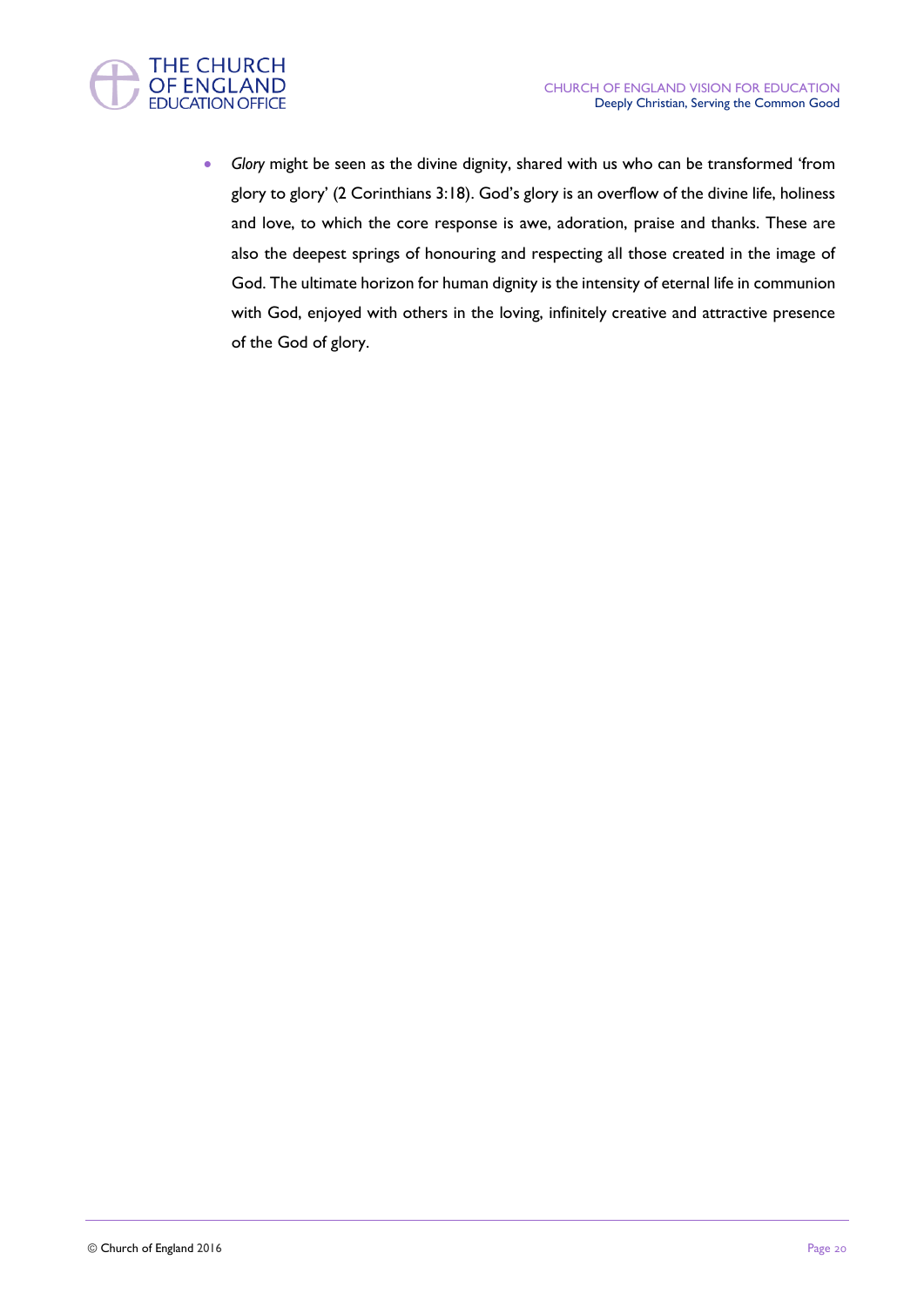

## 7. Conclusion

We have presented an educational vision that is both deeply Christian and in the service of the common good, a service which can also be resourced from the depths of other traditions. The vision has at its heart education for fullness of life and is consistent with the Bible and with the best traditions of the Church of England. We have given a theological and educational account of the four basic elements in a long term educational ecology: wisdom, hope, community and dignity.

This version of our vision will be shortened for other audiences, such as teachers and head teachers, educational leaders in dioceses, parents, governors, other churches and religions, the Government, sponsors of academies, and the media, but these four basic elements will underpin them all.

Finally, we are clear on three related matters.

The first is that parents who send their child to a school formed around this vision will not be disappointed as they discover an education that embraces excellence and academic rigour within the wider framework of spiritual, physical, intellectual, emotional, moral and social development and enables their children to flourish. We want pupils to leave school with a rich experience and understanding of Christianity, and we are committed to offering them an encounter with Jesus Christ and with Christian faith and practice in a way which enhances their lives.

The second is that there is a unique opportunity for the Church of England to renew and enhance its contribution to the education of our nation's children, especially through the expansion of Church of England Free Schools, an opportunity which should be seized wholeheartedly. Standing still is not an option: we will either seize the opportunity or our contribution to State education will decline.

The third is that there is recognition of a pressing need to develop leadership within schools and provide centres of excellence in promoting leadership models that work in the new landscape. Our new Church of England Foundation for Educational Leadership will be underpinned by this vision and provide the networks, training and research required to equip leaders to continue to play a vital role in education for this new phase of the Church of England's involvement in education.

We invite you to share the vision, making education that is deeply Christian, serving the common good, a priority now and in the years to come.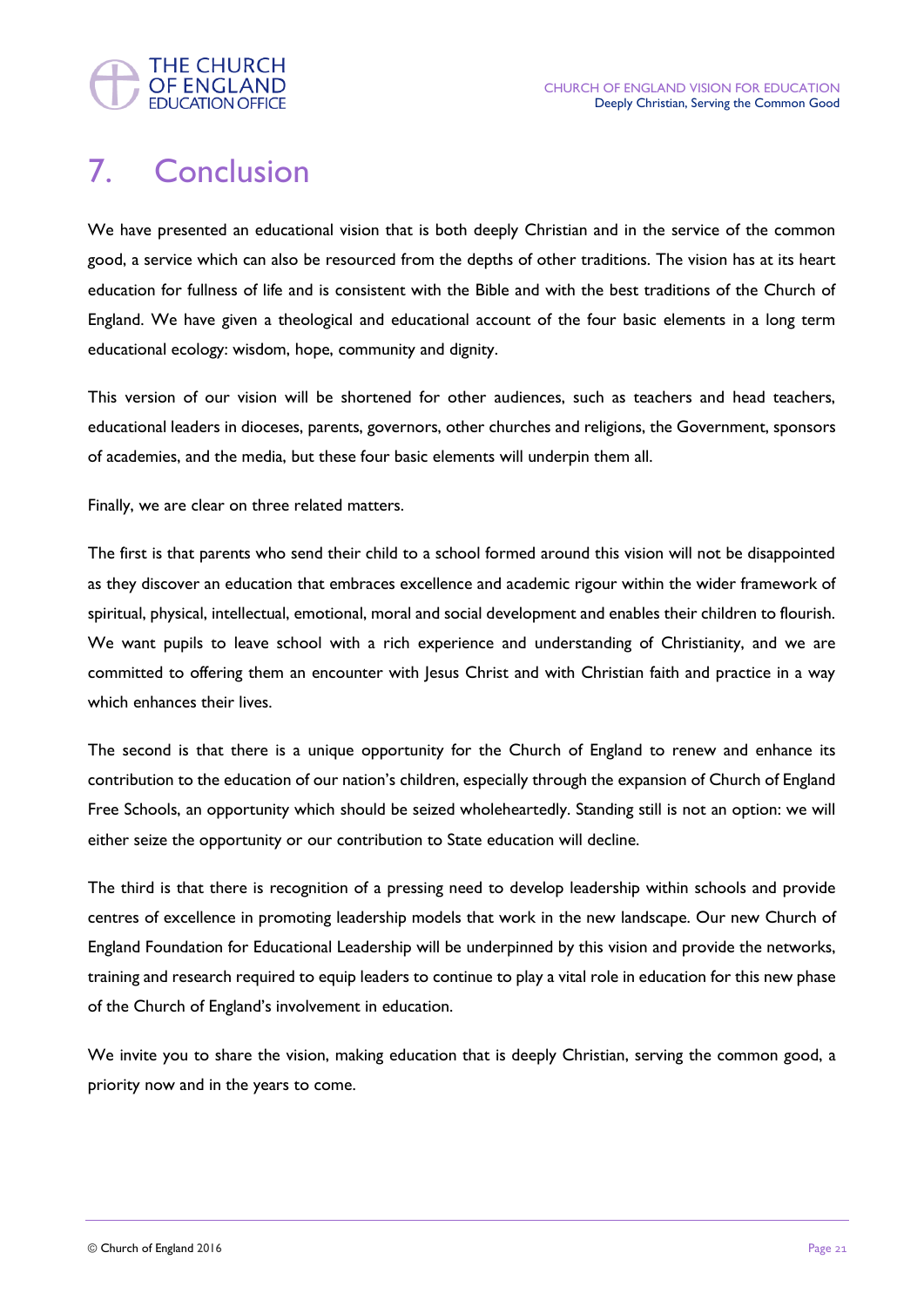# Appendix 1

**THE CHURCH OF ENGLAND EDUCATION OFFICE** 

#### **Headline Data**

**The Church of England** has a long and successful history of involvement in schools, providing education across the whole country for over two hundred years. The Cathedrals Group of universities provide initial teacher education for 20% of all the primary school teachers in the country. There are 135,000 teachers working in Church of England schools, and some 22,500 foundation governors.

Church of England schools constitute 20% of all state-funded schools in England. 26% of primary schools and 6% of secondary schools are designated 'Church of England'.<sup>12</sup>

#### **The Church of England** now provides:

 **4,644** schools and academies (65 of which are joint denominational, e.g. Church of England and Methodist)

#### **Establishment Type:**

- 750 Academies (13 of which are joint denominational)
- 1,767 Voluntary Aided schools (33 of which are joint denominational)
- 2,085 Voluntary Controlled schools (16 of which are joint denominational)
- 31 Foundation schools
- 11 Free schools

#### **Type of Education:**

- **4,417** primary, middle-deemed primary schools and academies
- **209** secondary, middle-deemed secondary schools or academies
	- o 17 of which are joint-denominational
	- o 148 have sixth form provision
- **18** all-through schools
- There are also **265** independent schools with a Church of England affiliation

#### **The Church in Wales**

**25,000** children and young people across Wales attend a Church in Wales school. There are **172** primary and secondary schools across the Principality, supported by the six Anglican dioceses.







<sup>12</sup> [https://www.gov.uk/government/uploads/system/uploads/attachment\\_data/file/433680/SFR16\\_2015\\_Main\\_Text.pdf](https://www.gov.uk/government/uploads/system/uploads/attachment_data/file/433680/SFR16_2015_Main_Text.pdf)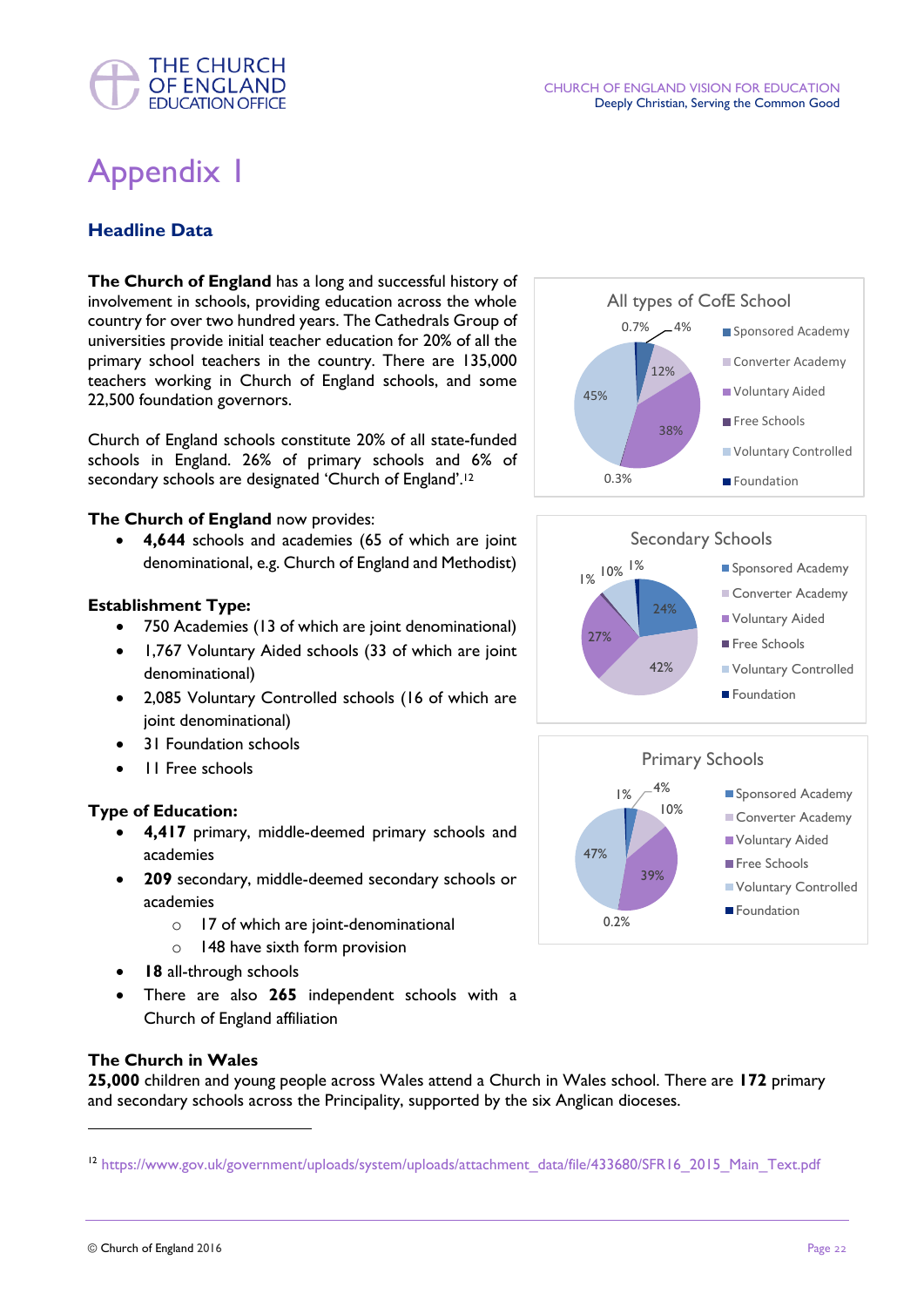

#### **Church of England Primary Schools**<sup>13</sup>

There are 4,510,000 pupils in all state-funded primary education in England.

- **836,000** pupils are in Church of England primary education
- This is **19%** of the primary pupil population.
- **4,417** primary schools and academies are Church of England
- This is **26%** of primary schools.

The percentage of pupils is lower than the percentage of schools because we have a higher number of small and very small schools than other providers.

#### **Types of Primary School:**

- 611 Academies
- 1,706 Voluntary Aided schools
- 2,063 Voluntary Controlled schools
- 28 Foundation schools
- 9 Free schools

#### **Church of England Secondary Schools**

There are 3,184, 000 pupils in all state-funded secondary education.

- **191,000** pupils are in Church of England secondary education
- This is **6%** of the secondary pupil population
- **209** secondary schools are Church of England
- This is **6%** of secondary schools

#### **Types of Secondary School:**

- 127 Academies
- 57 Voluntary Aided
- 20 Voluntary Controlled
- 3 Foundation schools
- 2 Free schools

#### **Rural Schools and the Church of England**

In data published in October 201514, **4,906** schools were designated rural by the Department for Education. **2,308** of these schools are Church of England. As such, just under half (**47%**) of all rural schools are Church of England. It also means that **50%** of Church of England schools are in rural areas. 17 of these are interdenominational and all but four of these are primary schools.<sup>15</sup>

The Department for Education classifies a school as small if it has fewer than 210 pupils on the roll. This means that **60%** of all Church of England schools are designated small schools.







<sup>&</sup>lt;sup>13</sup> Figures are from April 2016 (from Edubase).

<sup>14</sup> <https://www.gov.uk/government/publications/rural-primary-schools-designation>

<sup>&</sup>lt;sup>15</sup> Two are Middle Deemed Primaries, and two are All Through Schools.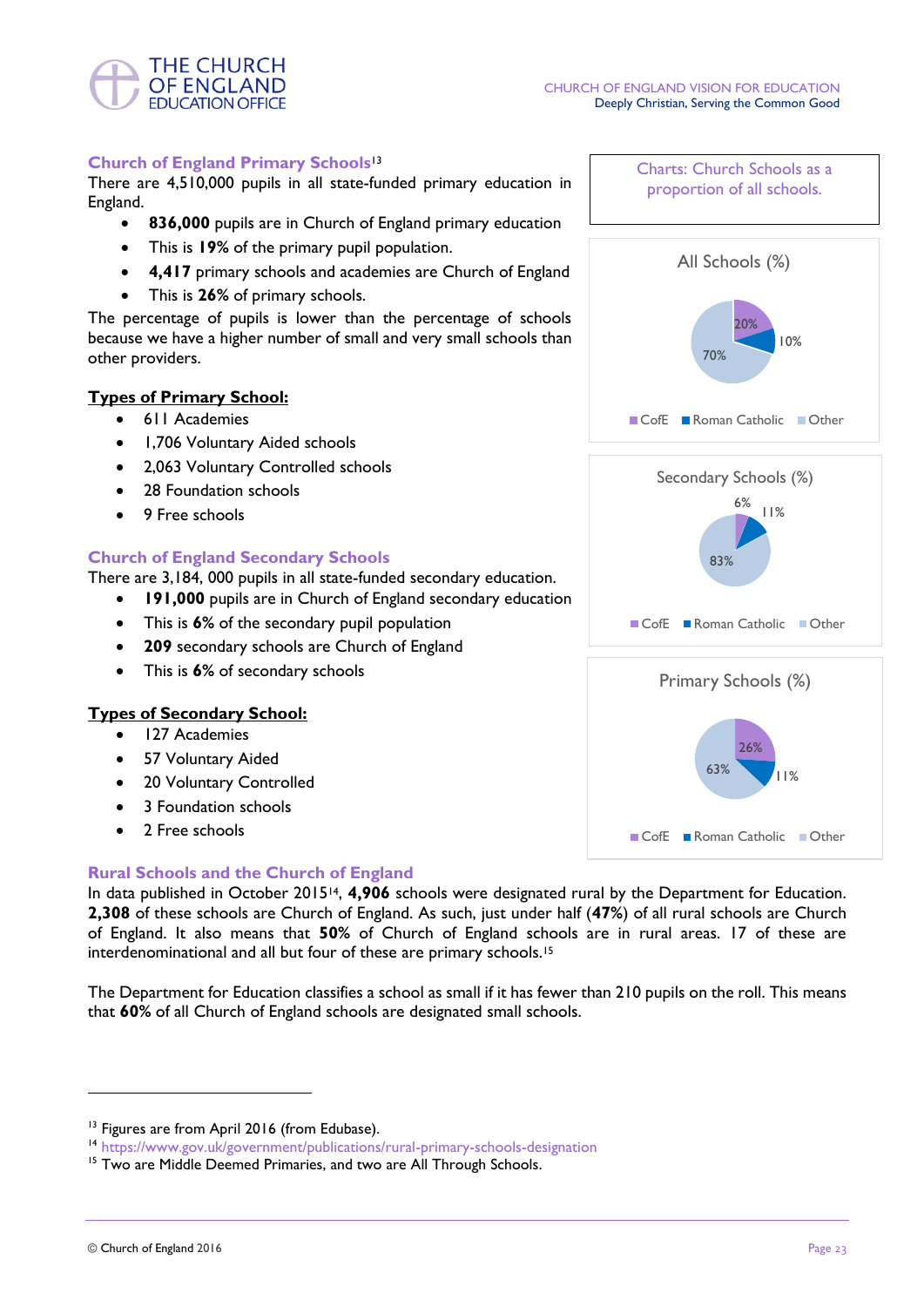

# Appendix 2

#### **A History of Involvement: From 1811 to the Present Day**

The founding of the National Society saw the Church of England at the vanguard of providing mass education for the poor of the country from 1811 onwards. Driven by a desire to serve the common good, Joshua Watson and his colleagues had a vision to establish schools with the clear purpose of educating the poor in suitable learning, works of industry and the principles of the established religion. The fundamental principle that education enables people to discover the liberty which comes through understanding and truth has remained at the heart of our commitment to education.

Fifty years later, the State joined in the educational endeavour, and the subsequent history includes a changing relationship between the Church and the State. In the twentieth century, two formative events were the 1944 Education Act and the 1988 Education Reform Act. These saw the development of a dual system of education with Church and State working in partnership. The Local Authorities played a strategic role in funding and overseeing standards of education within schools, but in the later twentieth century the tendency was towards less financial and supervisory control by Local Authorities. That has been taken further in the twenty-first century as a result of conscious national governmental changes.

Three significant reports published by the National Society in the period 2001 to 2013 (*The Way Ahead*; *The Church School of the Future Review*; *A Diocesan Board of Education for the Future*) demonstrate the crucial change as regards Church schools. There is a new expectation placed on dioceses to be responsible for the overall effectiveness of the education delivered in the schools that they have provided over many generations. This new expectation comes at a time when education and schooling are being increasingly seen within a competitive business model.

This changing role for dioceses has been mainly due to the introduction of a programme to convert schools to academy status coming at a time of significant reduction in resources available for Local Authorities. Consequently, Local Authorities have a reduced capacity to provide support and development for schools, and now there is a demand for dioceses, as well as academy chains and commercial providers, to offer a broader range of services directly to schools.

*A Diocesan Board of Education for the Future* (Education Division, 2013) is one response. The changing role for local authorities and dioceses has been accompanied by a concern that the new emphasis on performance and school improvement runs the risk that dioceses get diverted from the Church's vision for education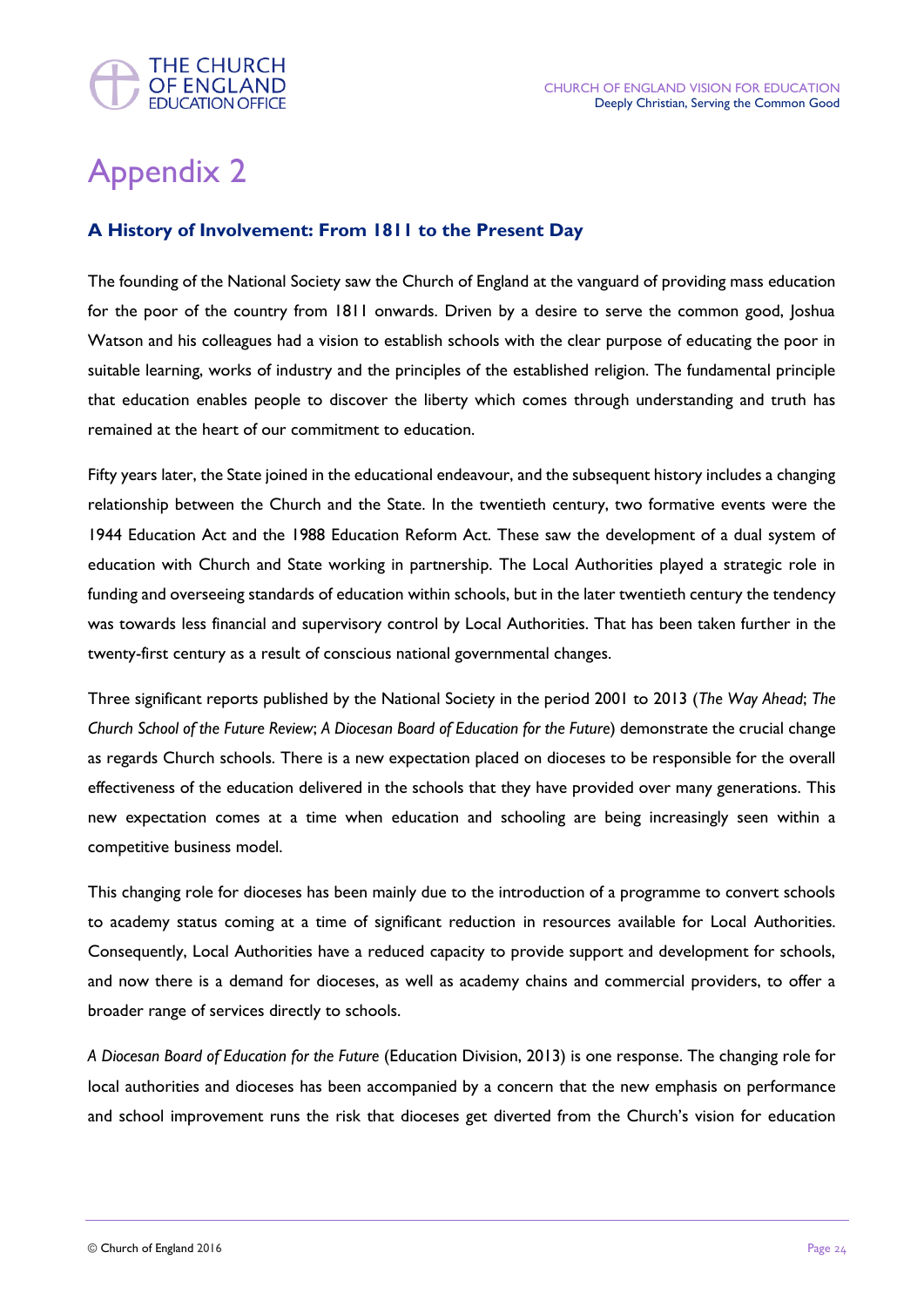#### **THE CHURCH** OF ENGLAND **EDUCATION OFFICE**

which seeks to educate the whole child, seeing spiritual, moral, social and cultural development integrated with physical and intellectual development at the heart of human flourishing.

In *The Way Ahead* (The Archbishops' Council, 2001), Lord Dearing challenged the Church to think through its educational purposes and called on governing bodies to adopt practices and policies to ensure that the Christian distinctiveness of their school is promoted. From the outset the report is clear that 'the purpose of Church of England education is to offer a spiritual dimension to the lives of young people' (p.3). It goes on to suggest that Church of England schools should be places within which Christian principles are practised and spiritual development can occur, thus providing a 'spiritual and moral basis for the development of human wholeness and a sure foundation for personal and social values based on the person and ministry of Christ' (p.15).

However, despite this stated desire to develop human wholeness through education, local, diocesan and national leadership of Church schools has tended to focus on external practicalities rather than positively exploring a theological vision to drive education.

*The Church School of the Future Review* (The Archbishops' Council, 2012) emerged out of the period of rapid change in education policy, gathering pace from 2010, with the newly elected Coalition government setting out to reshape the state education system through the expansion of the academies programme. The previous Labour government had introduced the concept of academies as a means of giving schools the opportunity for a fresh start. A new building, a new approach to governance and a much more focused concentration on dynamic leadership and the raising of standards were all part of the programme. These academies introduced the concept of external sponsors, and the Church embraced them as an opportunity to serve the community.

This growth in the numbers of secondary schools serving particularly disadvantaged communities falling within the responsibility of Diocesan Boards of Education placed serious demands on dioceses' capacity with regard to the enhanced expectations in relation to standards in Church of England schools, and the extension of the academies programme under the Coalition further increased the demands.

However, the Academies Act (2010) introduced a different emphasis, with a shift away from the most difficult and challenging schools towards an offer of independence from local authority control and autonomy for schools that were judged to be good and outstanding, offering them the freedom to make their own decisions and be much more in control of their finances and curriculum. A significant proportion of secondary schools took up this opportunity, but primary schools were much more reluctant to do so.

In 2011 the emphasis changed once again, with a new focus on underperformance at primary level and a resulting expectation that such schools should be sponsored as academies to enable stronger leadership and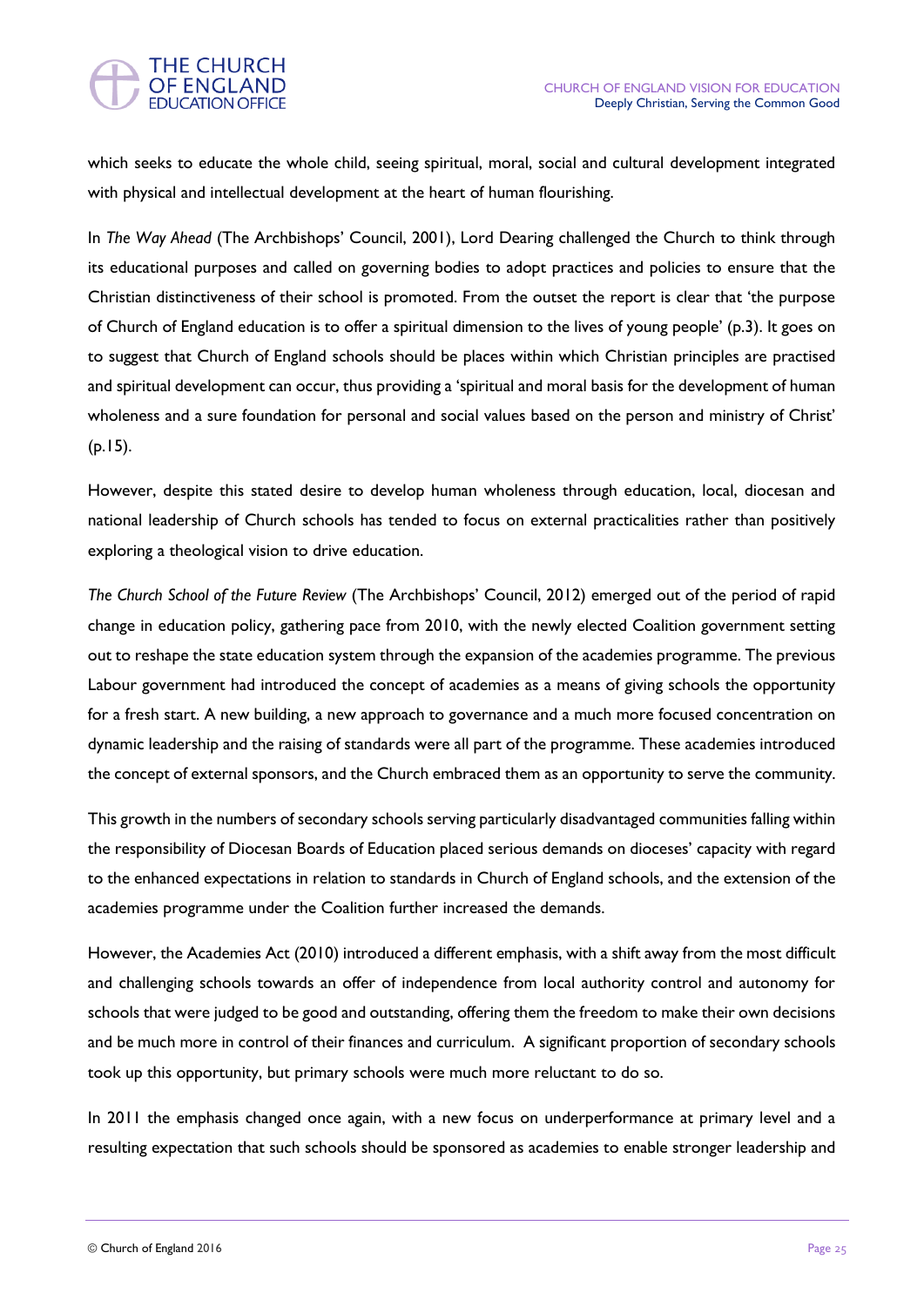

governance models to bring about the rapid improvement necessary. However, given the differences of scale between primary and secondary schools, it was clear that such transformation would only be sustainable if schools were to work together. So, the onus was now on dioceses to develop structures and frameworks that would allow schools to be supported and flourish as an interdependent family of schools, rather than creating independent autonomous units.

The consequent expectation from this policy shift has been that, 'if a school has Church of England over the door then the diocese, not simply the Local Authority as in the past, is now held accountable for the quality of education that takes place within the school in a way that was not apparent before 2010.' (*A Diocesan Board of Education for the Future*, p. 3).

In order to address this massive change in the landscape, *The Church School of the Future Review* set out a number of recommendations, primarily pragmatic in nature and addressing issues such as the resourcing for dioceses, the training of clergy and the revision of the Diocesan Board of Education Measure to provide greater authority for school improvement activity.

*The Church School of the Future Review* provided a pragmatic response to the changing landscape without setting out to offer a vision for why the Church of England is involved in education and why it is so important. So, whilst producing detailed comment on policy direction, *A Diocesan Board of Education for the Future* set out the need for a fuller understanding of the diocesan vision for education and its part in the wider ministry and mission of the diocese (p.6). The report included a practical self-evaluation framework, based on the fuller report and its summary in The Ten Marks of a High Performing Diocesan Board of Education.

Included in these ten marks are a number of practical issues concerning the resourcing of diocesan teams and the training of clergy and governors, but the very first requirement on the list is that there should be 'a clear and compelling statement of why the diocese is involved in education that any person in the structure can understand and recite.' (p.3). The accompanying self-evaluation framework begins by asking whether 'the Diocesan Board of Education has a clearly articulated vision for its schools?' (p.29).

In the rapidly changing educational climate that dioceses are facing, the expectation was clear that a vision and purpose for diocesan education should be at the heart of the diocesan drive for effective provision, but our own analysis and research has revealed that schools are unsure what the Church's vision for education really is, and they want more help to understand and articulate it.

This is now a major priority for the National Society and lies at the heart of the concept of a Foundation to transform the church's approach to educational leadership and the development of a movement which seeks to use the massive scale of our involvement in education to promote afresh our vision for the common good.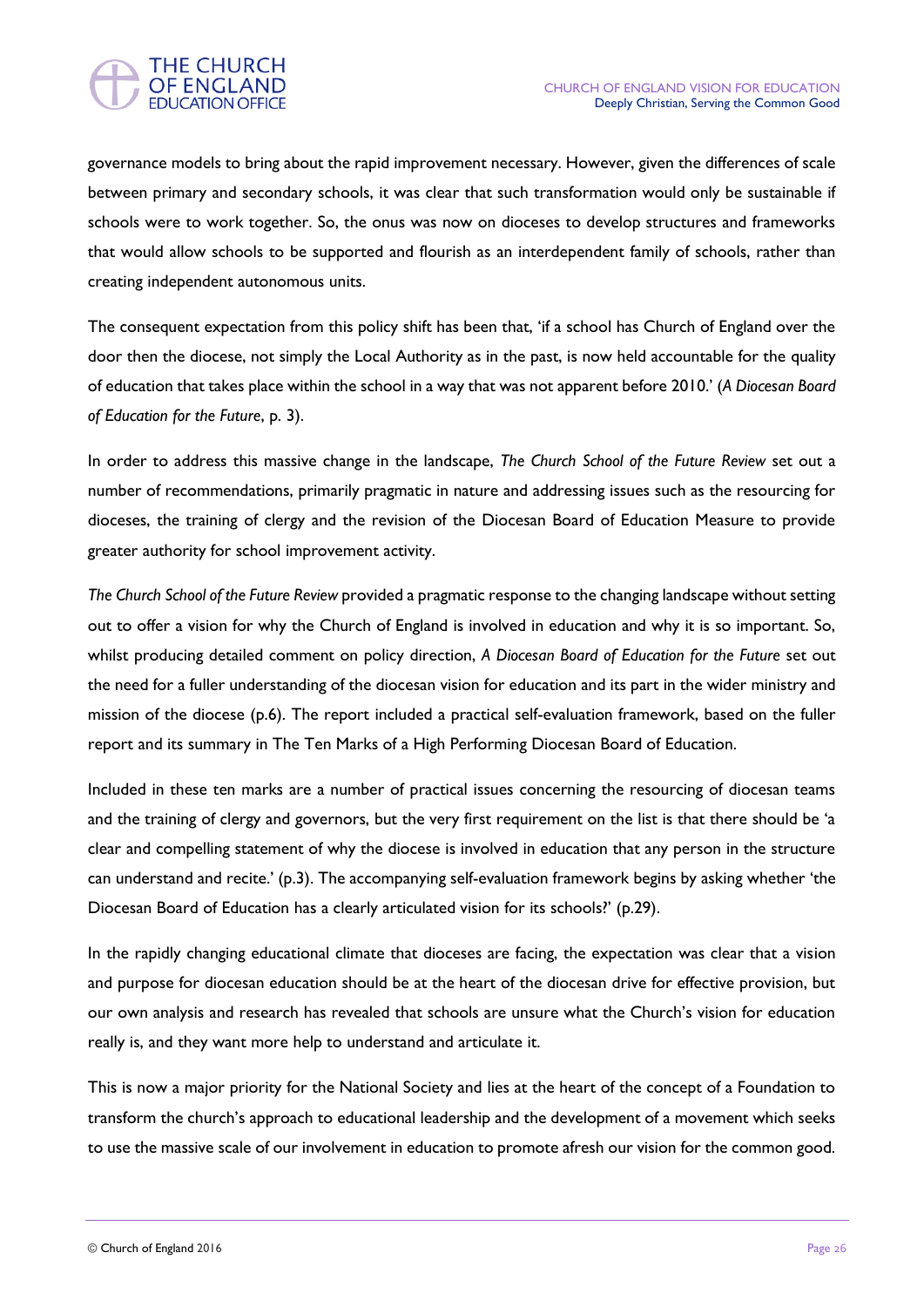



#### *Educational Excellence Everywhere*

March 2016 saw the publication of a government White Paper, *Educational Excellence Everywhere*. Since its publication, the focus of attention has been on the proposal for complete academisation of the system. We await the development of new legislation in this area, but the aspiration is clear: Local Authorities would no longer have the major role in the provision of schools and all schools should become academies. Although the timetable for this has been softened by a later Ministerial statement, the direction of travel is still clear. This would certainly require the rewriting of the Church's compact with the State if it were to be achieved, as it would bring an end to the dual system described above. However, the continued presence of the Church in education is welcomed by many as a stabilising factor and a force for good and so our response to any emerging legislation will need to ensure that the Church is able to continue to work effectively to provide schools across the country and work with others in ensuring quality provision. In doing so we will have to be very alert to the implications of any changes to the way schools are provided and resourced, but the need for a clarity about the church's vision and purpose in education is underlined.

The White Paper has eight chapters and only one concerns the complete academisation of the system. The other chapters discuss issues of school performance, teacher recruitment, resources and accountability. There is recognition of a pressing need to develop leadership within schools and an aspiration to provide centres of excellence in promoting leadership models that work in the new landscape. In all of this there are many opportunities which the Church of England Foundation for Educational Leadership will be able to take. Our vision and purpose in education, along with the developing proposals for the Foundation's activities, will equip the Church to continue to play a vital role in education in the years to come.